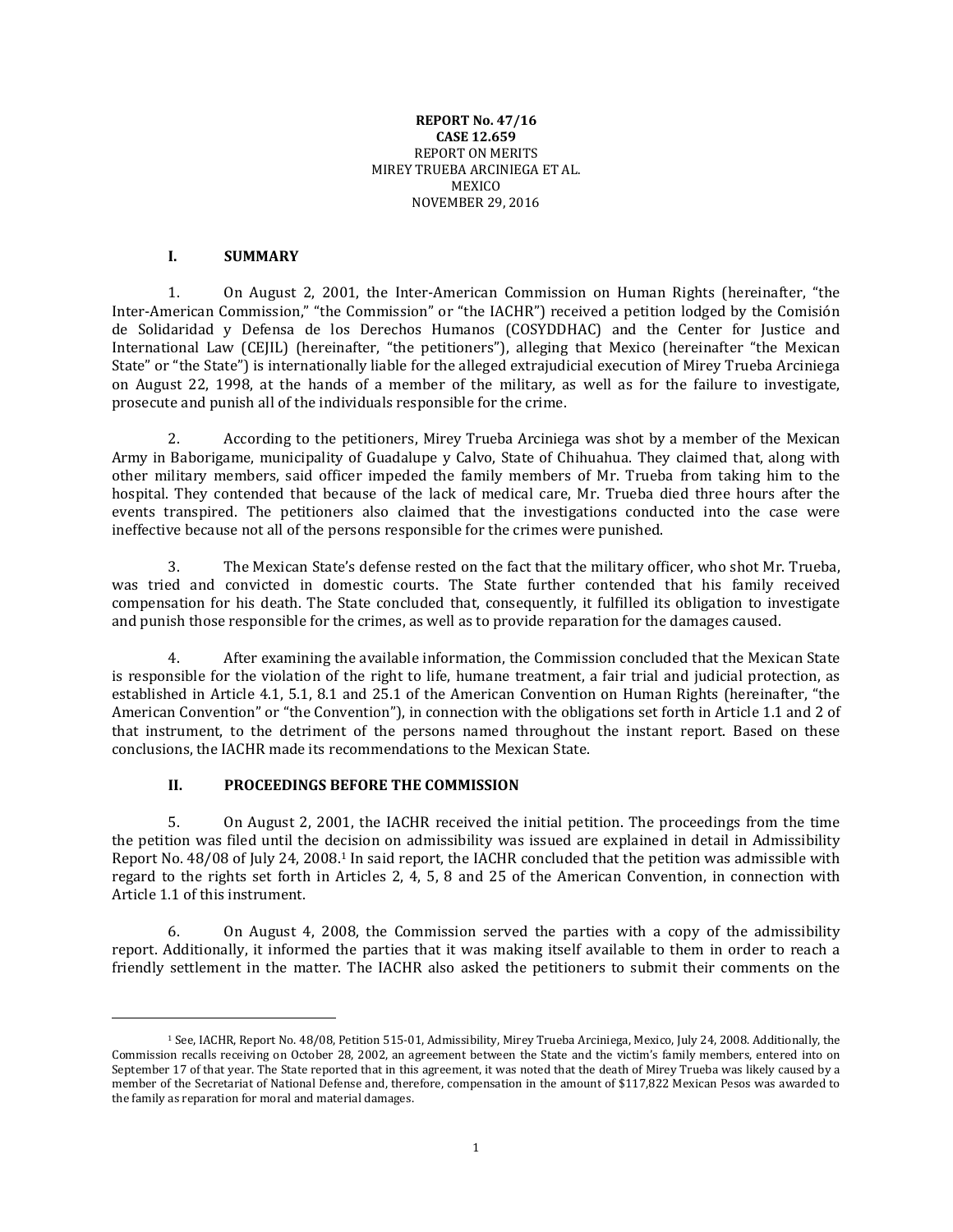merits within a two-month period. On October 6, 2008, the petitioners submitted their comments on the merits.

7. On November 12, 2008, the Commission asked the State to submit its observations on the merits within a two-month period. On January 16, 2009, the State submitted a communication to the Commission expressing its interest in beginning the friendly settlement process. On March 3 of that year, the petitioners submitted a communication asking for the IACHR to proceed with the merits stage.

8. Subsequently, the State submitted communications on May 1, 2009 and June 19, 2009. In turn, the petitioners submitted communications on April 14, 2009, September 26, 2009, August 19, 2011, October 20, 2011, January 18, 2012 and March 13, 2012. All communications were duly forwarded to the opposing party.

9. Then, in its communication of November 8, 2012, the State reiterated its interest in seeking a friendly settlement. On October 16, 2014, the petitioners submitted a communication to the IACHR asking it to issue its merits report. Said request was made again on February 26, June 15, and August 18, 2016. In its communication of October 17, 2016, the State reiterated its interest in seeking a friendly settlement. On November 3, 2016 the petitioners submitted a communication to the IACHR stating that they were not interested in a friendly settlement, and asking the Commision to issue its merits report.

# **III. POSITIONS OF THE PARTIES**

# **A. Position of the Petitioners**

10. The petitioners alleged that the State is responsible for Mirey Trueba's death on August 22, 1998, in Baborigame, municipality of Guadalupe y Calvo, State of Chihuahua, as well as for the failure to adequately investigate and punish those responsible for the crime. They claimed that Mr. Trueba was riding in a vehicle with his brother and another companion, when they were stopped by members of the Army. According to their account, one of these soldiers fired 11 shots at him after Mr. Mirey Trueba ran out of the vehicle in the opposite direction of the soldiers. The petitioners explained that these incidents took place in a context of the use of the Armed Forces for law enforcement purposes and acts of violence were constantly committed by soldiers against the residents of Baborigame.

11. As for the right to life and humane treatment, the petitioners alleged that, after he was shot by the state agent, Mr. Trueba was not taken to a medical facility because the soldiers refused to allow it. They contended that Mr. Trueba went three hours without receiving any type of assistance and, consequently, passed away. The petitioners argued that the refusal to allow Mr. Trueba to receive timely medical care infringed his right to humane treatment, while he was alive. They further alleged that his right to life was also violated, inasmuch as his death was caused by shots fired by a member of the Army on duty at the time. Additionally, the petitioners contended that the soldiers beat Mr. Trueba's two companions, who pleaded for him to be taken to a medical facility.

12. With regard to the right to a fair trial and judicial protection, the petitioners alleged that the investigation did not fulfill due process requirements. They explained that the investigation was conducted under the military criminal jurisdiction, which runs counter to international standards. They contended that only the military officer, who shot Mr. Trueba, was tried and punished for homicide in said jurisdiction. In addition to arguing that it was not the suitable jurisdiction, they claimed that the punishment of one year and 11 months prison term was not proportional to the crime involved. The petitioners also alleged that Mr. Trueba's family members were unable to participate in or follow the developments in the proceedings, because they were not kept abreast of the case status.

13. Additionally, the petitioners contended that the State did not conduct an effective and thorough investigation, inasmuch as it did not investigate criminal liability of the other members of the military, who witnessed the events, who beat Mr. Trueba's family members and prevented him from being taken to a medical facility after he was shot.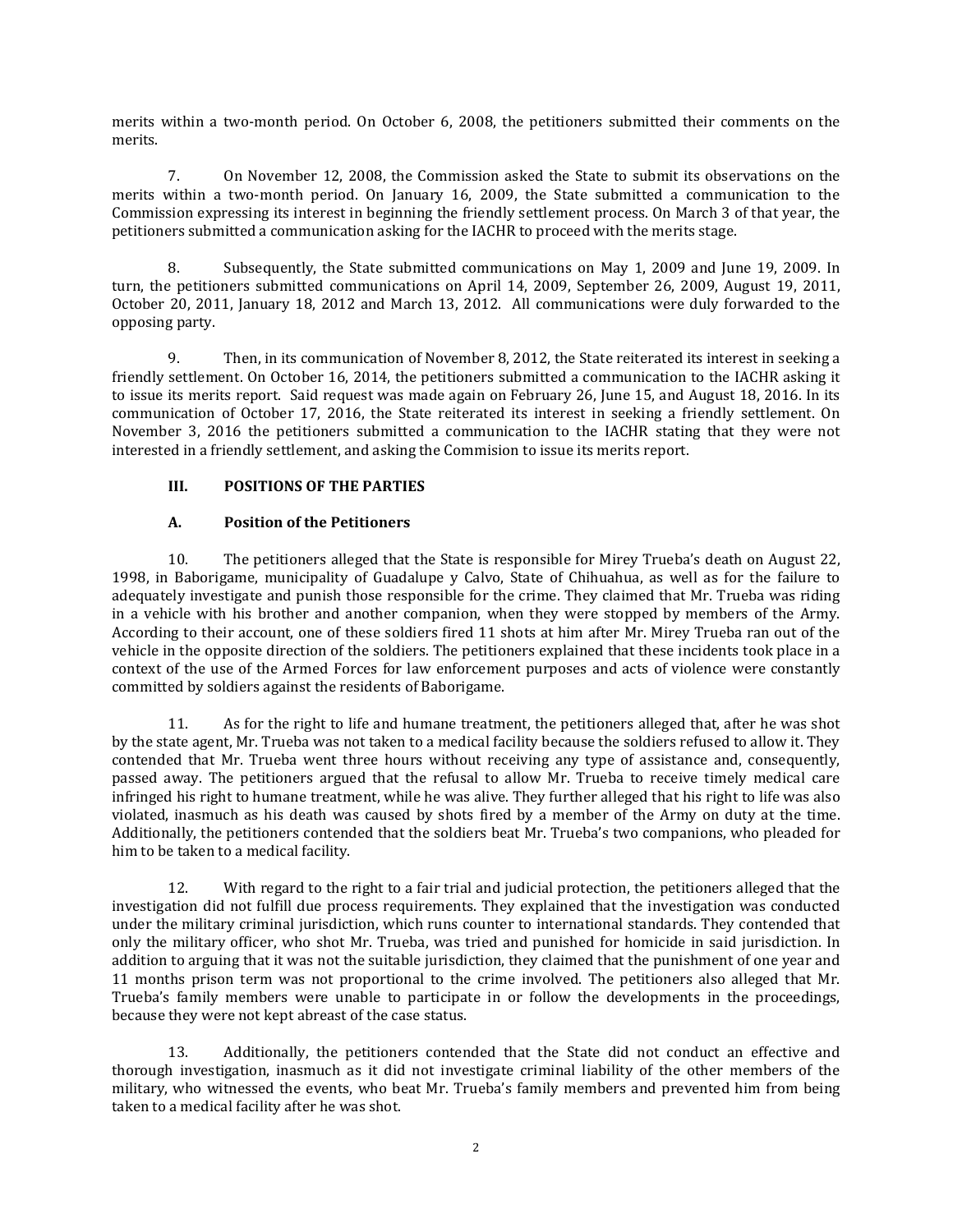14. As for the obligation of domestic legal effects, the petitioners argued that Mexican law allowed the military courts to arrogate to themselves the authority to investigate cases of human rights violations. They noted that said provision of the law runs counter to the tenets of the American Convention and, consequently, Mexico has the obligation to adopt legislative or other measures, as may be necessary, in order to prevent the military authorities from overstepping their powers.

15. Lastly, the petitioners asserted that Mr. Trueba's family members received an amount of money as compensation under an agreement signed with the State in September 2002.

# **B. Position of the State**

16. The State recognized that on August 22, 1998, Mirey Trueba was shot dead by a member of the Mexican Army. It specifically claimed that when the group of soldiers stopped the car Mr. Trueba was riding in, he got out of the vehicle, dropped a gun and started to run off shouting "don't follow me 'cause I'll shoot." In its initial submission, the State wrote that because of this situation, one of the soldiers "fired his weapon." It contended that the shots fired were not aimed at any target, but that because of the darkness of the night, "he fired them without having a specific point." The State's position on these incidents is consistent with the conclusions reached in the domestic investigation and criminal proceedings under the military criminal justice system.

17. Regarding the alleged lack of medical assistance for Mr. Trueba after being shot, the State contended that once the medic's unit arrived on the scene of the incident, he was put into an ambulance. It claimed that Mr. Trueba passed away while the ambulance was on its way to the closest clinic. The State did not address the petitioners' allegations about the three-hour delay to arrive in the hospital, nor did it provide any explanation about it.

18. With respect to the investigation conducted, the State contended that that Office of the Public Prosecutor opened a preliminary investigation promptly and, based on the evidence gathered therein, brought a charge against the officer that shot Mr. Trueba. It alleged that after the trial in the military court, a conviction was handed down against him in 2000 for the crime of simple intentional homicide, which was subsequently reduced on appeal to manslaughter or negligent homicide. The State further claimed that the proceeding was conducted expeditiously and within a reasonable period of time.

19. As for the proportionality of the punishment, the State alleged that Mr. Trueba was deprived of his life as a result of negligence. It further argued that the military trial was held in a public hearing and, consequently, information about it was not held back from Mr. Trueba's family members. It also claimed that Mr. Trueba's family members did not assert their right to act as collaborating parties in the proceedings. The State recognized that the military courthouse was located far away from Baborigame. It explained that, in its view, that does not justify the family members not becoming a party to the proceeding.

20. With relation to the choice of trying the case under the military criminal jurisdiction, the State argued that the Office of the Attorney General of Chihuahua ceded jurisdiction to the military courts based on a provision of Article 57 of the Code of Military Justice in force at the time.

21. In its communication of 2012, the State noted that currently "there is a debate on jurisdiction of military courts to hear matters in which civilians are involved." It claimed that it was working on several different initiatives to reform the Military Code of Justice.

22. The State noted that, in addition to conducting an effective investigation, it paid monetary compensation to Mr. Trueba's next of kin in order to redress the damages caused to them. It explained that in September 2002, an agreement was reached with Mr. Trueba's father, to pay the sum of \$117,822.00 Mexican pesos as reparation for the pain and suffering and material damages, and that it made good on the payment.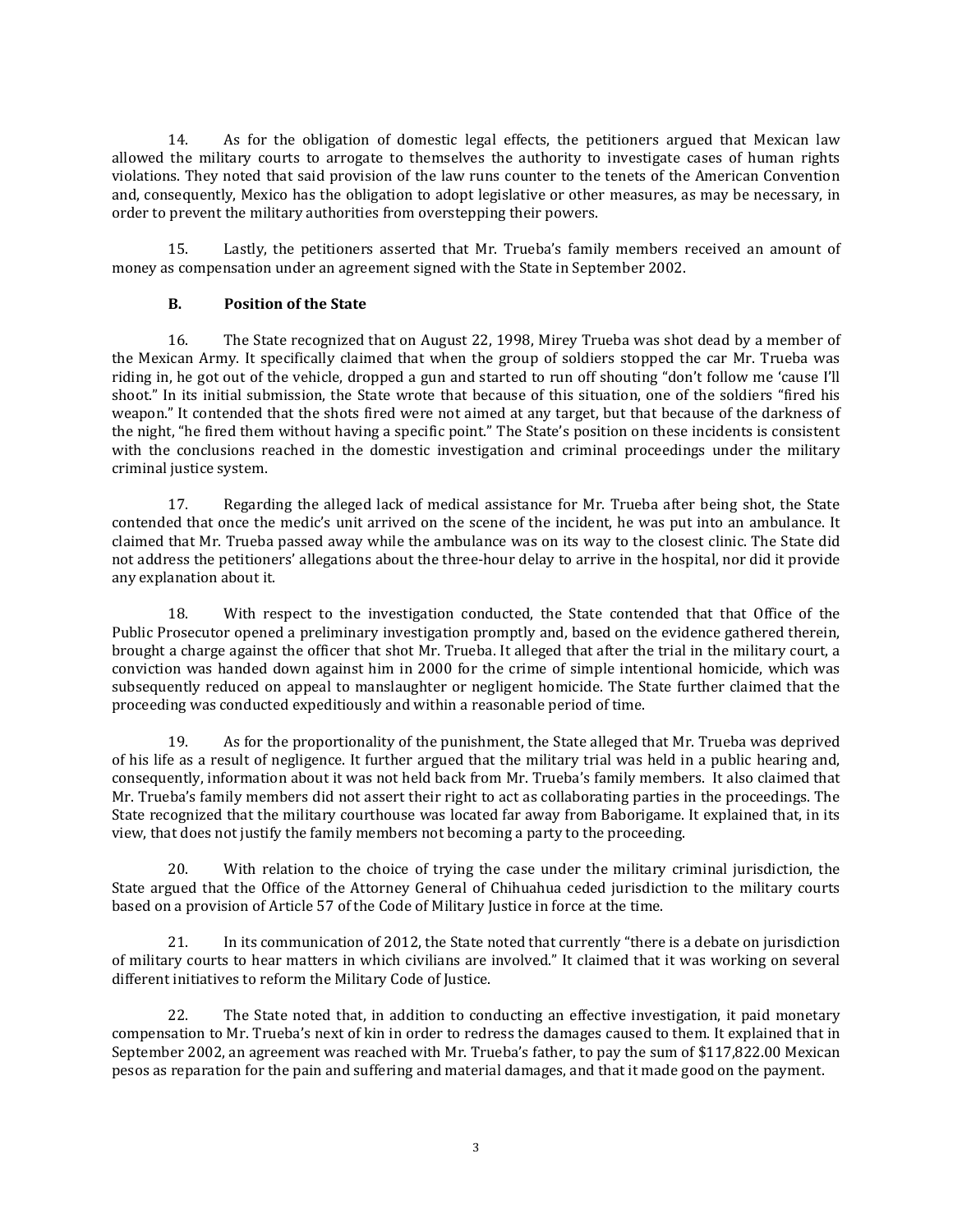### **IV. PROVEN FACTS**

#### **A. The situation of Mirey Trueba prior to his death**

23. Mirey Trueba was born in Baborigame, municipality of Guadalupe y Calvo, State of Chihuahua. At the time of the events of the case, he was working on his family's farm. His family was made up of: i) his father José Tomás Trueba; ii) his mother Micaela Arciniega; and iii) his brothers Vidal (deceased) 2, Elías, Tomás, Eleazar, Eduardo (deceased) <sup>3</sup> and Samuel, all having the surname Trueba. 4

24. Baborigame has a population of approximately two thousand inhabitants and 75% of its population belongs to the Tepehuan indigenous group. <sup>5</sup> Based on publically available information, the presence of the Mexican Army has increased since the end of the 1960s in said municipality.<sup>6</sup> The State acknowledged the increased presence of the Army and explained that a military command post was established in Baborigame in the 1900s in response to the violence from drug trafficking.<sup>7</sup> The State claimed that at the time of the events of the case, this base was commanded by Infantry Lieutenant Coronel Luis Raúl Morales Rodríguez.<sup>8</sup>

25. The Commission notes the press reports recounting that members of the military committed several acts of violence against the population of Baborigame. The incidents mentioned in the newspaper articles include house burnings and the execution of five civilians in 1992,<sup>9</sup> the arrest and alleged torture and execution of a civilian in 1996<sup>10</sup> and the alleged executions of three civilians in 1998, 1999 and 2000, respectively.<sup>11</sup>

26. On August 20, 1998, two days before the events of the case before us took place, 400 soldiers came to Baborigame. <sup>12</sup> The sectional President of the region claimed that the reason for the soldiers' arrival was to fight drug trafficking.<sup>13</sup>

 $\overline{\phantom{a}}$ 

<sup>6</sup> Newspaper article "Morir en la Sierra" [Dying in the Sierra'], published in the daily newspaper Chihuahua, August 30, 1998. Annex 1 to initial petition.

<sup>7</sup> State's communication of June 19, 2009.

<sup>8</sup> State's communication of June 19, 2009.

<sup>10</sup> IACHR, Report No. 107/00, Case 11.808, Friendly Settlement, Valentín Carrillo, Mexico, December 4, 2000.

<sup>11</sup> Initial petition. Said information was not refuted by the State.

<sup>&</sup>lt;sup>2</sup> According to the petitioners, Vidal Trueba was murdered on October 24, 2011. Petitioners' communication of March 13, <br>
The Commission also verified said status based on information available to the public. See: 2012. The Commission also verified said status based on information available to the public. See: http://www.oem.com.mx/elsoldeparral/notas/n2284591.htm

<sup>3</sup> According to the petitioners, Eduardo Trueba was murdered on October 24, 2011. Petitioners' communication of March 13, 2012. The Commission also verified said status based on information available to the public. See: http://www.oem.com.mx/elsoldeparral/notas/n2284591.htm

<sup>4</sup> Petitioners' communication of March 13, 2012.

<sup>5</sup> Newspaper article "Morir en la Sierra" [Dying in the Sierra'], published in the daily newspaper Chihuahua, August 30, 1998. Annex 1 to initial petition.

<sup>9</sup> Newspaper article "Morir en la Sierra" [Dying in the Sierra'], published in the daily newspaper Chihuahua, August 30, 1998. Annex 1 to initial petition.

<sup>12</sup> Newspaper article "Morir en la Sierra" [Dying in the Sierra'], published in the daily newspaper Chihuahua, August 30, 1998. Annex 1 to initial petition.

<sup>&</sup>lt;sup>13</sup> Newspaper article "Morir en la Sierra" [Dying in the Sierra'], published in the daily newspaper Chihuahua, August 30, 1998. Annex 1 to initial petition.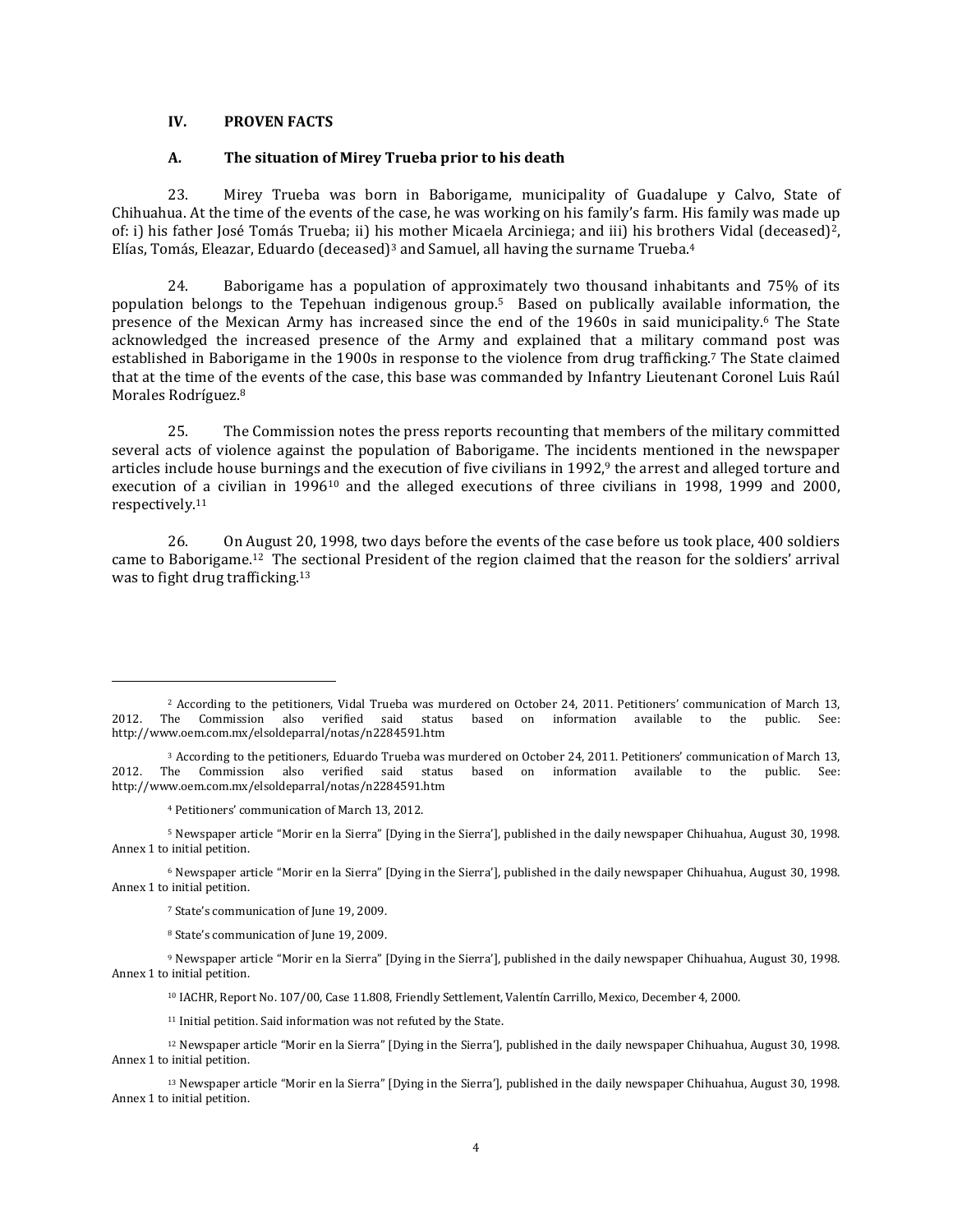#### **B. Events of August 22, 1998**

27. According to the complaint filed by his family, on August 22, 1998, twenty-year-old Mirey Trueba was riding in a vehicle along with his brother Vidal Trueba and his friend Jorge Jiménez.<sup>14</sup> In the complaint, the family noted that at around 1:10 AM, while they were driving down the main street of Baborigame, a military car approached and stopped them. 15

28. The Commission takes note of the different accounts of what occurred subsequently to the point of time when the car Mr. Trueba was riding in was stopped.

29. On the one hand, Jorge Jiménez, who was driving the vehicle, made the following statement to the Office of the Public Prosecutor:

(…) as they were driving down their lane a military vehicle was driving ahead of them, and that was when they stopped him apparently in order to search them … he stopped, and consequently Mirey suddenly got scared getting out of the vehicle and running out the back (…) and they started (…) a commander to fire shots with a pistol you could hear the discharge of about ten or twelve shots.<sup>16</sup>

30. Similarly, Mirey Trueba's brother made the following statement to the Office of the Public Prosecutor:

We were riding slowly down our lane and an Army convoy was riding in front of us, which had us stop, they got out and we did too, when all of a sudden Mirey apparently got scared of the soldiers, ran out the back (…) and when he got over a little wooden (…) bridge (sic) a military officer  $(...)$  took out a gun and started to fire at Mirey  $(...)^{17}$ .

31. On the other hand, the State claimed in its submission of August 2004 that, based on the investigations conducted by domestic authorities (see *infra*), the following sequence of events was established:

(…) as they were driving down the main street of Baborigame, [four members of the military: Infantry Lieutenant Coronel Luis Raúl Morales, Corporal Alejandro de la Cruz, Sergeant José Aguirre and private Ricardo Álvarez] they noticed that at a distance of approximately 20 meters away, a pick up truck was also coming from behind and so the military vehicle stopped in order wait for the aforementioned vehicle to catch up in order to perform a stop on it and carry out a search of the vehicle, as well as its passengers. (…)

Three civilians were riding in the abovementioned pick up truck (…). [Mirey Trueba] got out (…) apparently dropping a weapon, which he picked up and walked hastily away from said location, while he said "don't follow me 'cause I'll shoot" so then Infantry Lieutenant Coronel Luis Raúl Morales Rodríguez fired his weapon.<sup>18</sup>

 $\overline{a}$ 

<sup>14</sup> Complaint of Tomás Trueba, August 22, 1998. Annex 2 to initial petition.

<sup>15</sup> Complaint of Tomás Trueba, August 22, 1998. Annex 2 to initial petition.

<sup>16</sup> Official Letter No. 32161, November 30, 1998. Annex 5 to initial petition.

<sup>17</sup> Official No. 32161, November 30, 1998. Annex 5 to the initial petition.

<sup>18</sup> State's communication of August 23, 2004.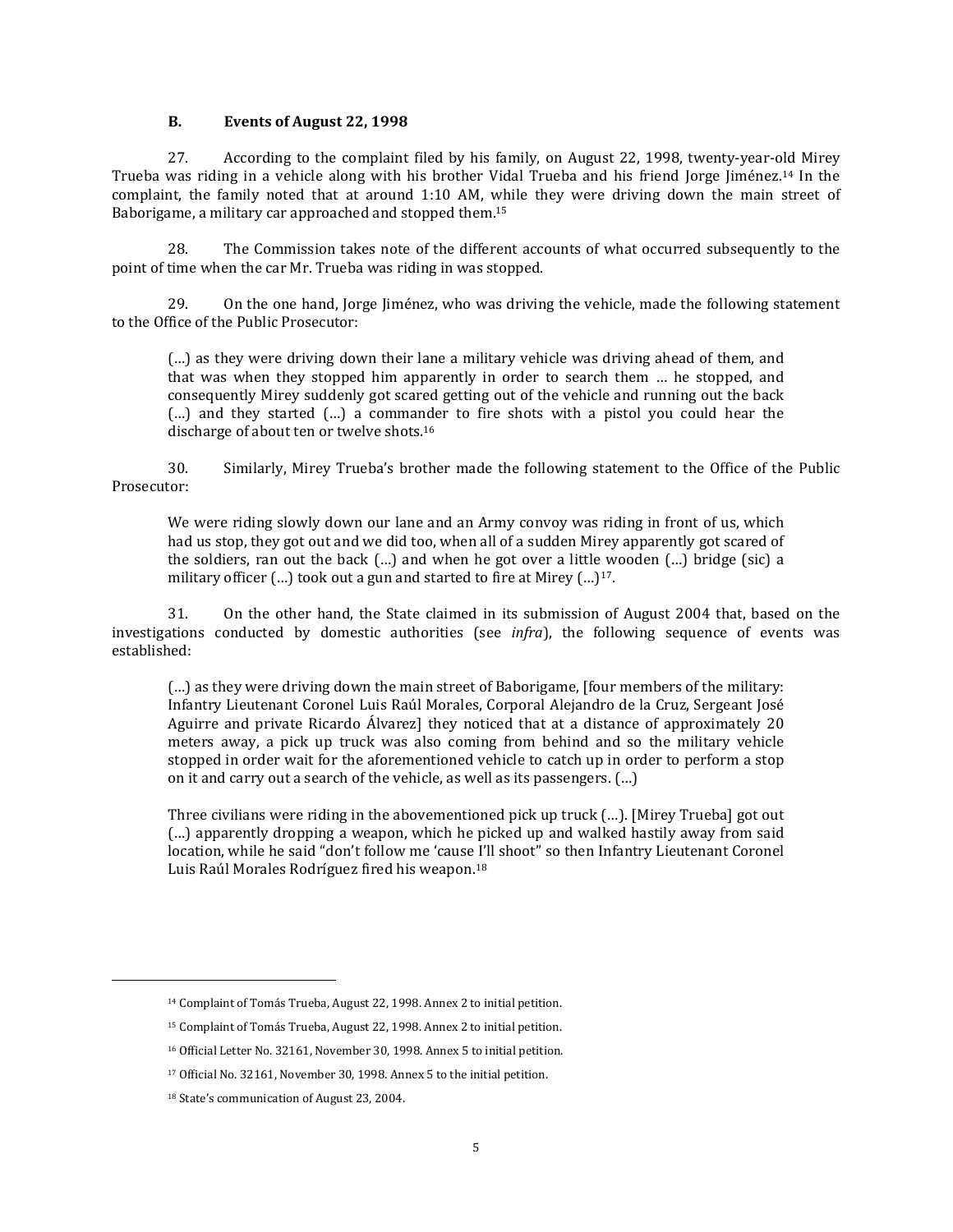32. The State also contended that during said investigations, it was determined that even though Mirey Trueba was shot with a firearm by an agent of the military, "it is also so that the military officer never had him in sight, in other words, the shots were not aimed at a target, it was due to an accident."<sup>19</sup>

33. In its submission of June 2009, the State based its allegations on the determinations reached by the criminal justice system. The Mexican State contended that Lieutenant Morales "fired without a specific target point toward where Trueba was fleeing (…) with the intention of frightening him and preventing him from escaping."<sup>20</sup> It further argued that "the darkness at the time led the military men to assume that Mr. Trueba (…) had managed to get away, and therefore they decided to immediately set out after him, finding him seriously wounded." 21

34. Both the petitioners and the State concurred that Lieutenant Morales fired off eleven shots in the direction in which Mirey Trueba was running.<sup>22</sup>

35. With regard to what happened after the shots were fired by officer Luis Morales, the Commission takes note of the differing accounts.

36. Vidal Trueba claimed the following:

(…) [Mirey] fell (sic) wounded, he was writhing, then several soldiers approached Mirey and did nothing to help him, then two other military cars arrived, I could not get close because others were holding me and they wouldn't let me speak, if I tried to speak they would push me and silence me (…) the soldiers continued to mistreat me (…)23.

37. For his part, Jorge Jiménez made the following statement:

Vidal and I tried to help Mirey but the soldiers didn't let us get near, they hit us in the face with their hands and one hit me with a rifle in the ribs and threatened to kill me, accusing us of being drug traffickers and we weren't able to come to Mirey's aid, he bled to death from the wound caused by the bullet shot.<sup>24</sup>

38. Doctor Efrén Royval Simental, the surgeon who was working at the clinic of Baborigame, made the following statement:

At 1:50 AM (…) Captain Raúl Ruiz Gómez arrived, I asked him to transfer the wounded man to the unit because I had other patients, $25$  while I was getting together what was necessary to treat him, so I waited a half an hour, then Jorge Jiménez, Vidal Trueba and Captain Raúl Ruiz arrived with four more soldiers but they didn't have the wounded man with them, and they said he would be arriving any minute and so we waited for a space of 40 to 50 minutes and the wounded man never arrived, and therefore we left to go get him at the scene of the crime

 $\overline{\phantom{a}}$ 

<sup>24</sup> Complaint of Tomás Trueba, August 22, 1998. Annex 2 to initial petition.

<sup>19</sup> State's communication of August 23, 2004.

<sup>20</sup> State's communication of June 19, 2009.

<sup>21</sup> State's communication of June 19, 2009.

<sup>22</sup> Petitioners' communication of October 6, 2008. State's communication of June 19, 2009.

<sup>23</sup> Complaint of Tomás Trueba, August 22, 1998. Annex 2 to initial petition.

<sup>25</sup> Based on publically available information, Doctor Royval testified that he was treating two women who were giving birth. See: Newspaper article: "Morir en la Sierra" published in the daily newspaper Chihuahua, on August 30, 1998. Annex 1 to the initial petition.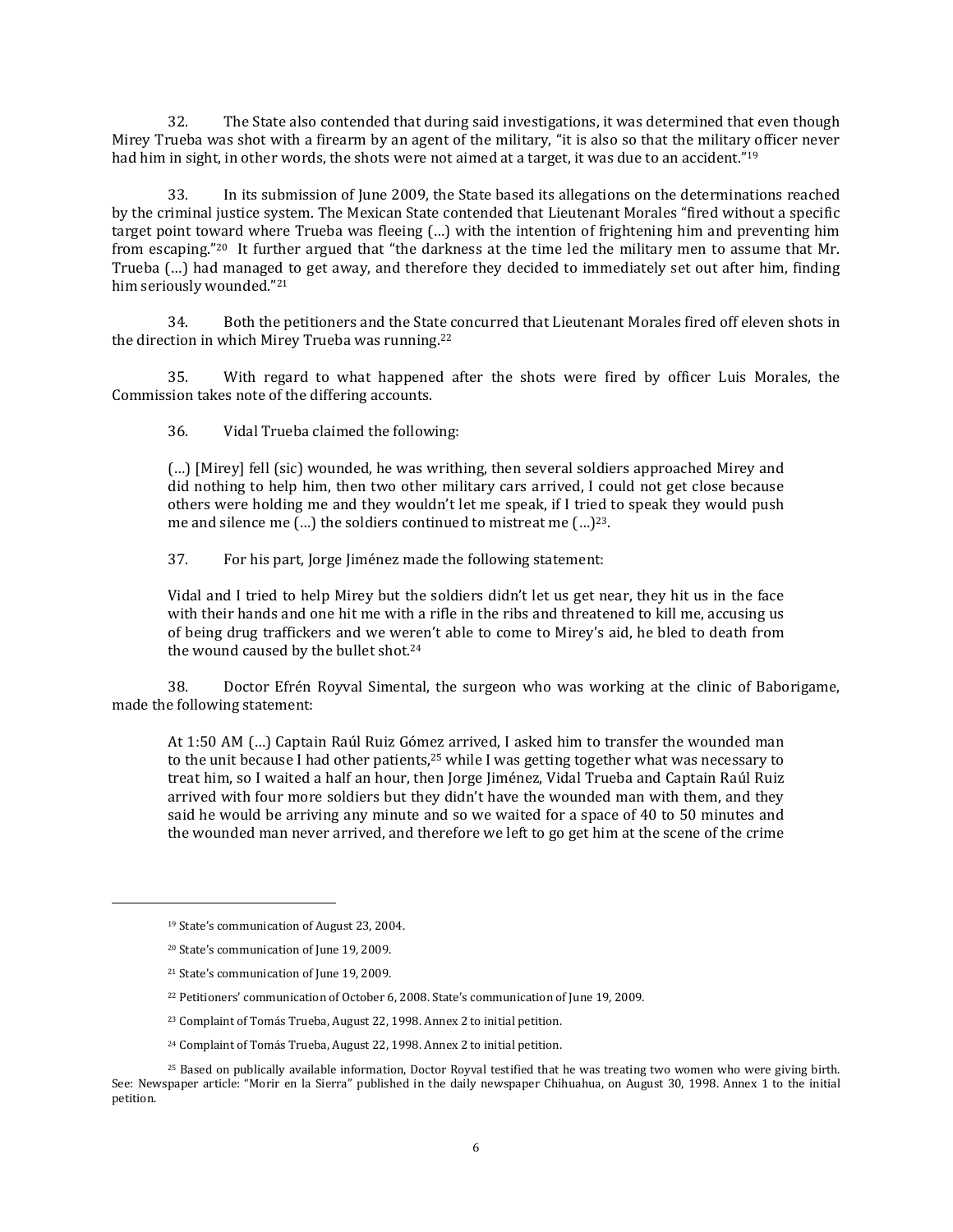(…) without finding the wounded man. (…) we headed back to the clinic of the ejido and when we arrived we found that Mirey was lifeless.<sup>26</sup>

39. Doctor Efrén Royval Simental claimed that when he saw the body of Mr. Trueba, he noticed that "he had been dead for at least three hours, because the wound was in the left femoral artery, this wound causes someone to bleed out in five minutes." 27

40. For its part, the State contended in its submission of August 2004 that after he was shot, Mr. Trueba was taken in an ambulance to the Clinica Ejidal of Baborigame and died on the way.<sup>28</sup> In its subsequent submission of June 2009, it claimed that Surgeon Lieutenant Juan Gálvez immediately administered first aid to him applying a tourniquet to control the bleeding.<sup>29</sup> It further argued that "the characteristics of the wound called for specialized medical treatment, which could only be obtained in the city of Chihuahua, which was located a little further than 300 kilometers away from where the events took place."

# **C. The investigation**

41. On August 22, 1998, Mr. Trueba's father, Tomás Trueba Loera, filed a complaint with the Office of the Public Prosecutor of Baborigame.<sup>30</sup> That same day, the Assistant Prosecutor of the Office of the Public Prosecutor opened initial investigation No. 23/98.<sup>31</sup> The Assistant Prosecutor went to the clinic of the ejido in order to conduct a visual inspection of the body of Mr. Trueba.<sup>32</sup> The medical certificate read as follows:

[Mirey Trueba] presents a gunshot wound with an entry orifice a the level of the left gluteus at the height of the bottom of the thigh or external region (…) gunshot wound with exit orifice in the internal anterior face of the left thigh.<sup>33</sup>

42. The Office of the Public Prosecutor also conducted a visual inspection of the scene of the crime.<sup>34</sup> During this inspection, eleven firearm shell casings were found.<sup>35</sup> The petitioners also maintained that Captain Job Edilberto García testified that "we noticed that the wounded man had no gun at all, and also, no gun was found in the immediate area of the location." 36

43. Additionally, statements were taken from Vidal Trueba and Jorge Jiménez.<sup>37</sup> At a later time, members of the Office of the Public Prosecutor went to the military base located at Baborigame in order to take the statement of Lieutenant Coronel Luis Morales, the person allegedly responsible for firing the shots.<sup>38</sup> A military major attorney indicated to the members of the Public Prosecutor's Office that said statement was

- <sup>33</sup> Official Letter No. 32161, November 30, 1998. Annex 5 to initial petition.
- <sup>34</sup> Official Letters No. 2402/98. Annex 29 to Petitioners' communication of October 6, 2008.
- <sup>35</sup> Official Letters No. 2402/98. Annex 29 to Petitioners' communication of October 6, 2008.

<sup>26</sup> Complaint of Tomás Trueba, August 22, 1998. Annex 2 to initial petition.

<sup>27</sup> Complaint of Tomás Trueba, August 22, 1998. Annex 3 to initial petition.

<sup>28</sup> State's communication of August 23, 2004.

<sup>29</sup> State's communication of June 19, 2009.

<sup>30</sup> Complaint, August 22, 1998. Annex 2 to initial petition.

<sup>31</sup> Official Letter No. 32161, November 30, 1998. Annex 5 to initial petition.

<sup>32</sup> Official Letter No. 32161, November 30, 1998. Annex 5 to initial petition.

<sup>36</sup> Petitioners' communication of October 6, 2008.

<sup>37</sup> Official Letter No. 32161, November 30, 1998. Annex 5 to initial petition.

<sup>38</sup> Official Letter No. 32161, November 30, 1998. Annex 5 to initial petition.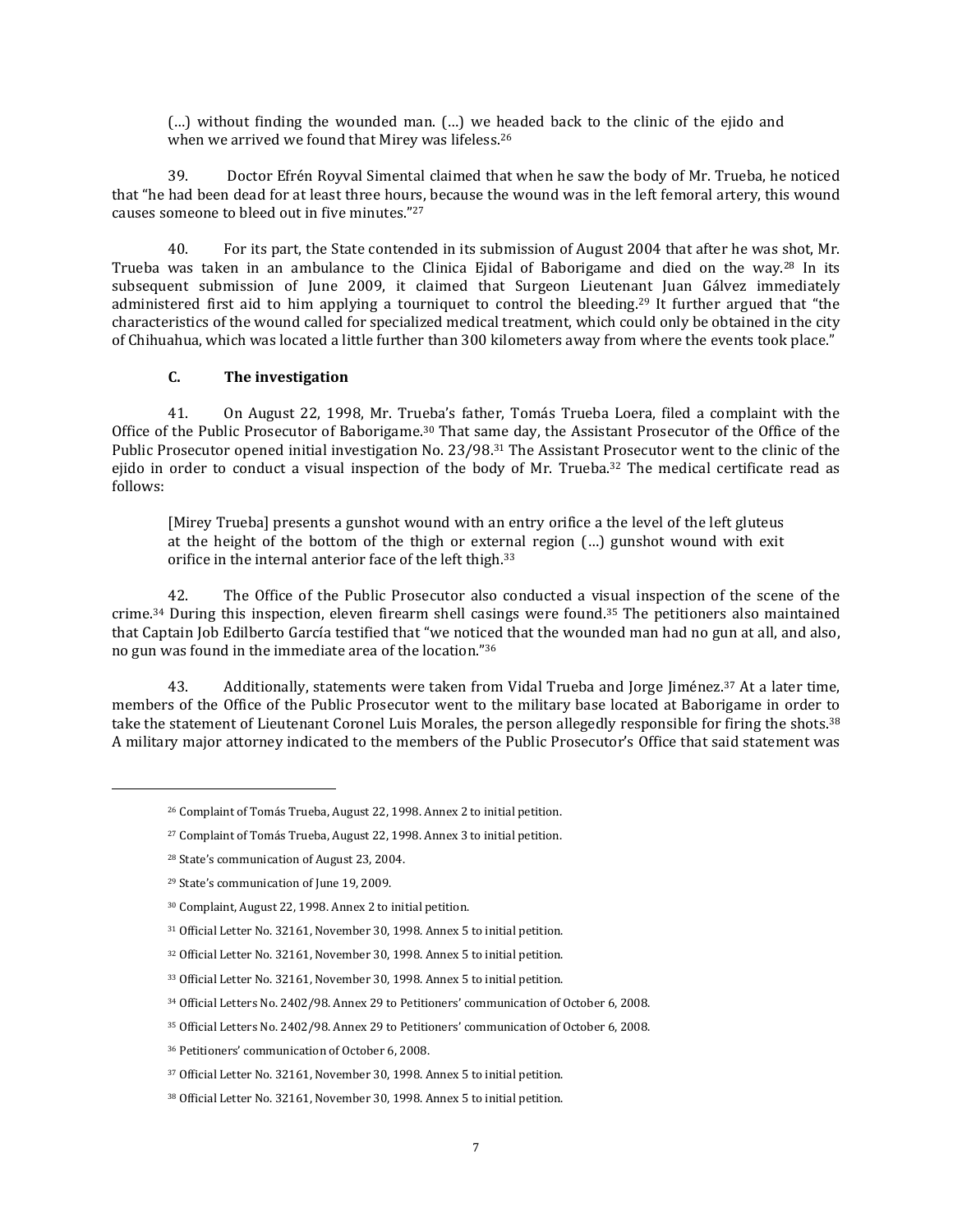unnecessary because said person was at the disposal of the Military Prosecutor's Office.<sup>39</sup> Additionally, this attorney ordered a preliminary investigation to be opened in this jurisdiction.<sup>40</sup>

44. On August 24, 1998, the Office of the Military Prosecutor issued its decision to bring a criminal suit against Lieutenant Coronel Luis Morales as the likely perpetrator of the crime of homicide<sup>41</sup> under Article 192 and 193 of the Criminal Code for the State of Chihuahua, in connection with Article 57 of the Code of Military Justice.<sup>42</sup>

45. On August 30, 1998, the Office of the Public Prosecutor ceded jurisdiction over the case and transferred the case file to the Military Judge assigned to the Third Military Region in Mazatlán, Sinaloa,<sup>43</sup> as provided under Article 57 of the Code of Military Justice, inasmuch as Mr. Trueba was killed by the alleged perpetrator in performance of acts of military service.<sup>44</sup>

46. That same day, the Military Judge assigned to the Third Military Region in Mazatlán, Sinaloa, opened criminal case No. 3979/98.45 He also issued a formal custody order against Mr. Morales.46

47. On September 2, 1998, Tomás Trueba filed a submission with the National Human Rights Commission requesting its intervention in the investigation into the crimes.<sup>47</sup> On September 17, 1998 officials of the National Human Rights Commission interviewed the coronel who was the commanding officer of the outpost of the zone.<sup>48</sup> This coronel asserted that "the military member allegedly responsible for the death of Mirey Trueba (…) was transferred to the military prison located in Mazatlán, Sinaloa, and is undergoing trial there." 49

48. On November 30, 1998, the National Human Rights Commission sent a communication to Tomás Trueba Loera noting that, after examining the information received by the Office of the Attorney General for Military Justice, he is advised as follows:

On August 22, (…) Infantry Lieutenant Coronel Luis Raúl Morales Rodríguez, fired several shots at now deceased Mirey Trueba (…). It can be surmised that Mr. Luis (…) Morales (…) is being criminally investigated (…) before the Military Judge (…) so therefore we are facing a jurisdictional situation, inasmuch as it is the responsibility of the aforementioned judicial authority,  $(...)$  to rule on the guilt of the allegedly responsible person.<sup>50</sup>

49. The petitioners contended that authorities denied the representatives of the Mr. Trueba's next of kin access to information on the status of the case from the beginning of the proceedings.<sup>51</sup> On May 11,

<sup>39</sup> Official Letter No. 32161, November 30, 1998. Annex 5 to initial petition.

<sup>40</sup> Official Letter No. 32161, November 30, 1998. Annex 5 to initial petition.

<sup>41</sup> Official Letter No. 32161, November 30, 1998. Annex 5 to initial petition.

<sup>42</sup> Official Letter No. 32161, November 30, 1998. Annex 5 to initial petition.

<sup>43</sup> Initial petition. State's communication of December 6, 2001.

<sup>44</sup> Initial petition. State's communication of December 6, 2001.

<sup>45</sup> Official Letter No. 32161, November 30, 1998. Annex 5 to the initial petition.

<sup>46</sup> State's communication of August 23, 2004.

<sup>47</sup> Official Letter No. 32161, November 30, 1998. Annex 5 to the initial petition.

<sup>48</sup> Official Letter No. 32161, November 30, 1998. Annex 5 to the initial petition.

<sup>49</sup> Official Letter No. 32161, November 30, 1998. Annex 5 to the initial petition.

<sup>50</sup> Official Letter No. 32161, November 30, 1998. Annex 5 to the initial petition.

<sup>51</sup> Initial petition. Said information was not refuted by the State.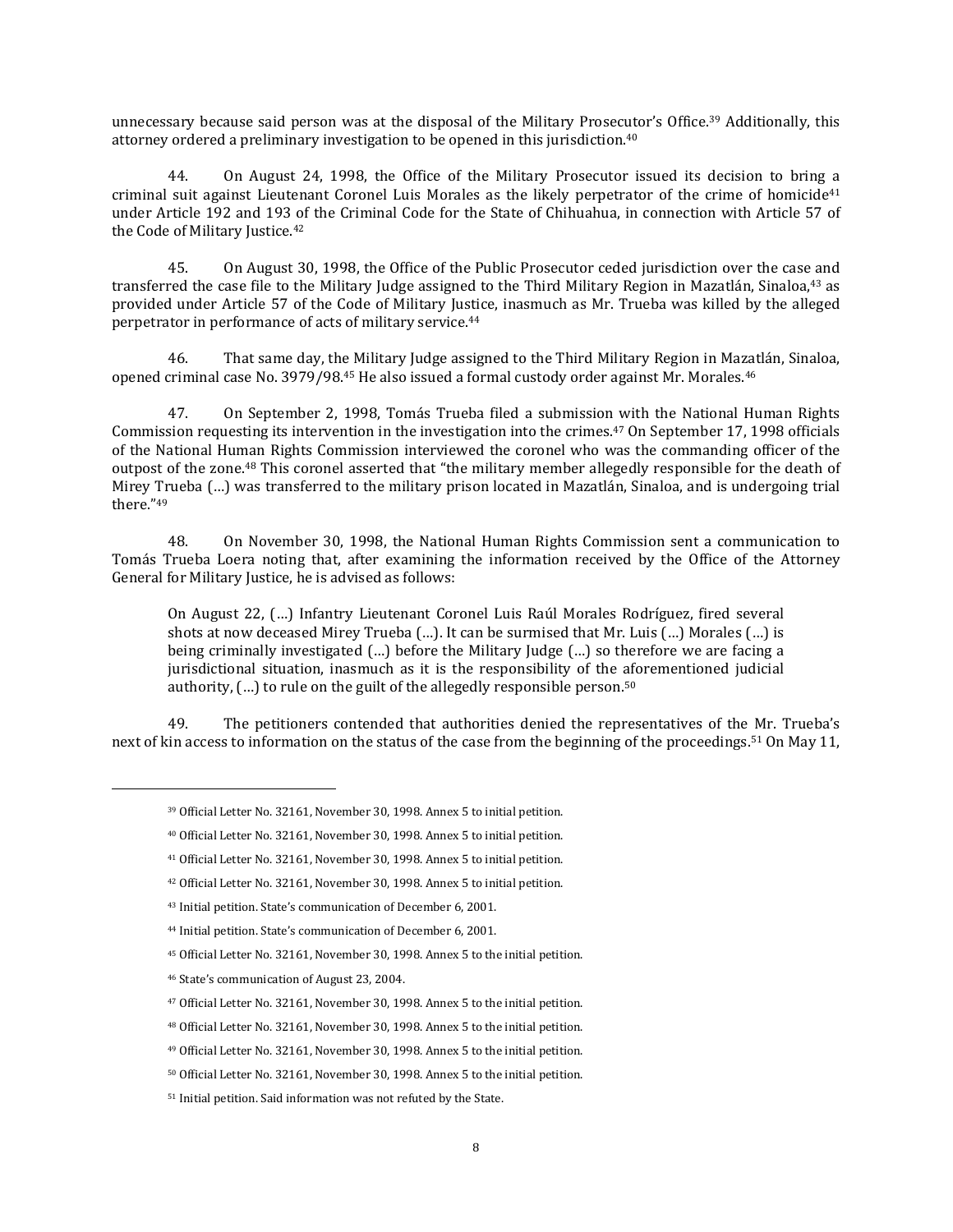2000, the petitioners filed a new motion to find out the current status of the case.<sup>52</sup> They further argued that the court where the case was being heard was thirty hours away from where Mr. Trueba's family members live.<sup>53</sup>

50. In response to the complaints of the representatives about the lack of access to information on the proceedings, on May 30, 2000, the Military Prosecutor's Office sent them a communication, noting the following:

(…) the National Human Rights Commission is the body (…) legally empowered to hear complaints against (…) public servants (…) of a federal nature. Allow me to suggest to you to channel your request through the aforementioned Commission.<sup>54</sup>

51. The petitioners contended that on October 3, 2000, they filed a motion again for information on the status of the case.<sup>55</sup> According to the State, on March 18, 1999 and October 3, 2000, Mr. Trueba's next of kin and the petitioners were voluntarily apprised of the status of the criminal proceedings.<sup>56</sup>

52. On February 22, 2000, the Military Judge assigned to the Third Military Region convicted Luis Morales of the crime of the simple intentional homicide of Mirey Trueba. <sup>57</sup> The Military Judge sentenced him to eight years in regular prison and disqualification from reinstatement in the Army for eight years.<sup>58</sup>

53. On January 19, 2001, the Supreme Military Tribunal ruled on the appeal filed by Lieutenant Coronel Morales.<sup>59</sup> The Supreme Military Tribunal amended the sentence handed down by the trial judge and convicted Mr. Morales of being the actual and involuntary perpetrator of the crime of manslaughter (negligent homicide).<sup>60</sup> Accordingly, the Supreme Military Tribunal concluded that the punishment should be reduced to a one year, eleven month and fifteen days regular prison term.<sup>61</sup> The Supreme Military Tribunal ordered the release of Mr. Morales because he had already served out his prison term.<sup>62</sup>

54. In order to reach this conclusion, the Supreme Military Tribunal ruled as follows:

That the location of Luis (…) Morales (…) at the time of firing the shots, was at a distance (…) of 14 to 18 meters away.

That the angle of the shooting and trajectory of the projectile was impossible to determine (…).

With such affirmations, it is safe to say that the defendant did not directly fire at the body of the late Mirey Trueba  $(...)$  because  $(...)$  electricity on the street is suspended  $(...)$  at 11:00 makes it more difficult for the lieutenant coronel (…) to fire his gun with the intention of causing harm inasmuch as  $(...)$  visibility on the streets at that time is poor.<sup>63</sup>

<sup>52</sup> Communication of May 11, 2000. Annex 33 to petitioners' communication of October 6, 2008.

<sup>53</sup> Petitioners' communication of January 29, 2002.

<sup>54</sup> Official Letter No. 1030 of the Military Prosecutor's Office. Annex 7 to initial petition.

<sup>55</sup> Initial petition.

<sup>56</sup> State's communication of June 19, 2009.

<sup>57</sup> State's communication of August 23, 2004.

<sup>58</sup> State's communication of August 23, 2004.

<sup>59</sup> State's communication of August 23, 2004.

<sup>60</sup> State's communication of August 23, 2004.

<sup>61</sup> State's communication of August 23, 2004.

<sup>62</sup> State's communication of August 23, 2004.

<sup>63</sup> State's communication of August 23, 2004.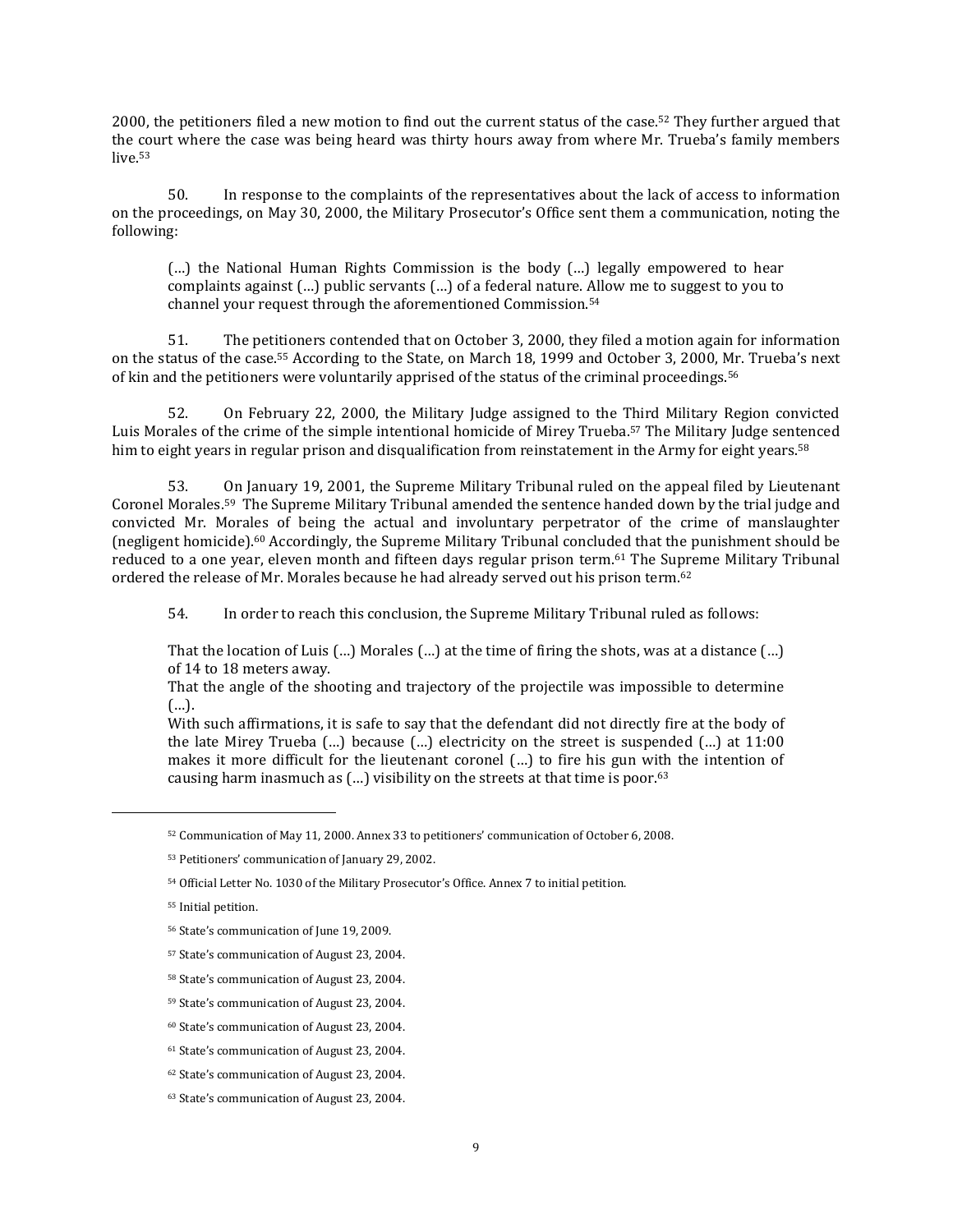55. The Supreme Military Tribunal concluded the following:

(…) the conduct displayed by (…) Luis Raúl Morales Rodríguez was not intended to cause any harm but [instead] (…) lacking in foresight, thoughtfulness or carefulness and induced by what he heard from the civilian and that everyone heard, he fired his weapon in the aforementioned way, which resulted in the highly negligent deprivation of life of civilian Mirey Trueba Arciniega. 64

56. On September 17, 2002, an agreement was entered into between the representatives of the Secretariat of National Defense (SEDENA) and José Trueba Loera. <sup>65</sup> The agreement set forth the following:

The State asserts that because the persons probably responsible for the events occurring on August 21, 1998, wherein Mr. Mirey Trueba lost his life, were public servants (…) for this reason in this act, the amount of \$117,822.00 (Mexican pesos) shall cover reparation for moral and material damages. (…)

Citizen José Tomás Trueba Loera receives the above-referenced amount as payment in full (….) hereby considering the compensation as paid (…) and therefore does not reserve any right to any present or future civil or administrative action against the State (…) notwithstanding any criminal responsibility of the defendants, who are currently undergoing criminal trial. 66

57. The judgment of the Supreme Military Tribunal of January 19, 2001, was peremptory. The Commission does not have any information about any other investigations relating to possible liability linked to the alleged acts and omissions that may have given rise to the obstruction and delay of the medical care that Mr. Mirey Trueba could have received.

### **V. LEGAL ANALYSIS**

58. The Commission notes that the main dispute in this case is related to the circumstances in which the death of Mr. Mirey Trueba came about. It is has not been refuted that the death of the alleged victim was caused by shots fired with a gun by Mexican Army Lieutenant Coronel Luis Morales. What is in dispute is, as the Mexican State believed and was concluded by the investigation in the military criminal jurisdiction, that the case involves an accidental death in the context of the use of force for a legitimate purpose. The petitioners claim that the death was the consequence of excessive use of force by a state agent, which resulted in the arbitrary deprivation of life of Mirey Trueba. Additionally, they alleged that members of the Army obstructed access to timely medical care.

59. In this regard, the Commission stresses that international human rights protection must not be confused with criminal justice. It is not the purpose of international human rights protection to mete out punishments to those culpable of violations thereof, but rather to determine whether the State in question fulfilled its international obligations and, in the event the State has not fulfilled them, protect the victims and provide for reparation for any damages that may have been caused to them by conduct attributable to the State. As such, the Commission must first clarify that it is not its duty to determine whether or not agents of the military are criminally liable for the death of Mr. Trueba, but rather to assess based on available information and in keeping with obligations emanating from the American Convention and applicable rules of the burden of proof, whether or not said agents compromised the State's international responsibility.

<sup>64</sup> State's communication of August 23, 2004.

<sup>65</sup> Agreement, September 17, 2002. State's communication of October 25, 2002.

<sup>66</sup> Agreement, September 17, 2002. State's communication of October 25, 2002.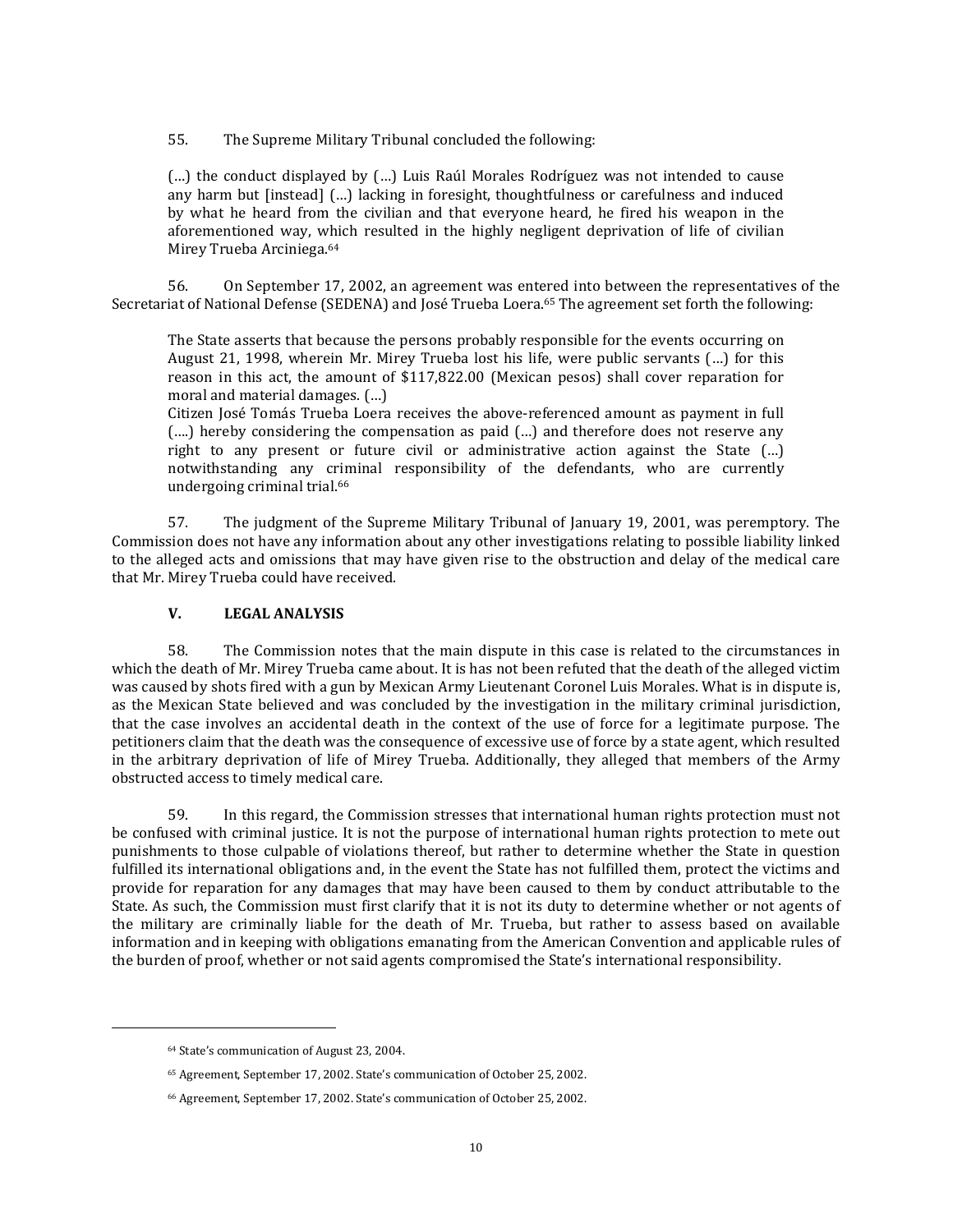### **A. Right to life and humane treatment (Articles 4.1<sup>67</sup> and 5.1<sup>68</sup> of the American Convention in connection with Article 1.1<sup>69</sup> and 2<sup>70</sup> of the same instrument)**

60. The Commission has repeatedly asserted that the right to life is a prerequisite for the enjoyment of all other human rights, without the respect thereof, all other rights are meaningless.<sup>71</sup> As such, compliance with Article 4, in connection with Article 1.1 of the American Convention, does not only presuppose that no person can be arbitrarily deprived of his or her life (negative duty), but also requires that the States adopt any and all necessary measures to protect and preserve the right to life (positive duty), pursuant to their obligation to guarantee the full and free exercise of human rights of all individuals under their jurisdiction.<sup>72</sup> For its part, the European Court has highlighted the importance that the right to life be interpreted and applied so as to make its safeguards practical and effective.<sup>73</sup>

61. Both the Inter-American Commission and Court have held that the use of force must be examined in any case in which force has been deployed, wherein State agents have killed or injured anyone.<sup>74</sup> As such, the Commission will examine the facts of the case in light of Inter-American legal precedent on the right to life, in connection with the obligations to respect and ensure, and on the subject of the use of force. For this purpose, the IACHR will take note of different international instruments on the subject matter and, in particular, the UN Basic Principles on the Use of Force and Firearms by Law Enforcement Officials and the Code of Conduct for Law Enforcement Officials (hereinafter, "Principles on the Use of Force" and "Code of Conduct," respectively). In keeping with the methodology followed by the Commission and the Court in cases of alleged excessive use of force, we will examine the use of force by the agents of the Mexican State against Mirey Trueba, at three junctures: a) preventive actions; b) actions at the time of the incidents; and c) actions subsequent to the events.<sup>75</sup>

### **1.1. Examination as to whether the Mexican State took preventive action**

 $\overline{\phantom{a}}$ 

62. The Inter-American Commission has held that in the context of police or military operations, international law imposes several requirements, which derive from the protection afforded to the rights enshrined in the Convention, including the right to life.<sup>76</sup> States must adopt the necessary measures to create

<sup>71</sup> IACHR, Case 12.270, Report No. 2/15, Merits, Johan Alexis Ortiz Hernández, Venezuela, January 29, 2015, par. 185.

<sup>72</sup> IA Court of HR. *Case of Zambrano Vélez et al v. Ecuador*. Merits, Reparations and Costs. Judgment of July 4, 2007. Series C No. 166, par. 80. Also, see: CIDH, Case 12.270, Report No. 2/15, Merits, Johan Alexis Ortiz Hernández, Venezuela, January 29, 2015, par. 186.

<sup>73</sup> ECHR, Case McCann and others v. The United Kingdom. Application No. 27229/95, 27 September 1995, § 146.

<sup>74</sup> IA Court of HR. *Case of the Landaeta Mejías Brothers et al v. Venezuela*. Preliminary Objections, Merits, Reparations and Costs. Judgment of August 27, 2014. Series C No. 281. Par. 123; IACHR, Case 11.442, Report No. 90/14, Merits, Luis Jorge Valencia Hinojosa, Ecuador, November 4, 2014, par. 123.

<sup>67</sup> Article 4.1 of the American Convention: Every person has the right to have his life respected. This right shall be protected by law and, in general, from the moment of conception. No one shall be arbitrarily deprived of his life.

<sup>&</sup>lt;sup>68</sup> Article 5.1 of the American Convention: Every person has the right to have his physical, mental, and moral integrity respected.

<sup>69</sup> Article 1.1 of the American Convention: The States Parties to this Convention undertake to respect the rights and freedoms recognized herein and to ensure to all persons subject to their jurisdiction the free and full exercise of those rights and freedoms, without any discrimination for reasons of race, color, sex, language, religion, political or other opinion, national or social origin, economic status, birth, or any other social condition.

<sup>70</sup> Article 2 of the American Convention: Where the exercise of any of the rights or freedoms referred to in Article 1 is not already ensured by legislative or other provisions, the States Parties undertake to adopt, in accordance with their constitutional processes and the provisions of this Convention, such legislative or other measures as may be necessary to give effect to those rights or freedoms.

<sup>75</sup> IA Court of HR. *Case of the Landaeta Mejías Brothers et al v. Venezuela*. Preliminary Objections, Merits, Reparations and Costs. Judgment of August 27, 2014. Series C No. 281. Par. 124; and *Case of Nadege Dorzema et al v. Dominican Republic*. Merits Reparations and Costs. Judgment of October 24, 2012 Series C No. 251, par. 78; IACHR, Case 11.442, Report No. 90/14, Merits, Luis Jorge Valencia Hinojosa, Ecuador, November 4, 2014, par. 189.

<sup>76</sup> IACHR, Case 11.442, Report No. 90/14, Merits, Luis Jorge Valencia Hinojosa, Ecuador, November 4, 2014, par. 168.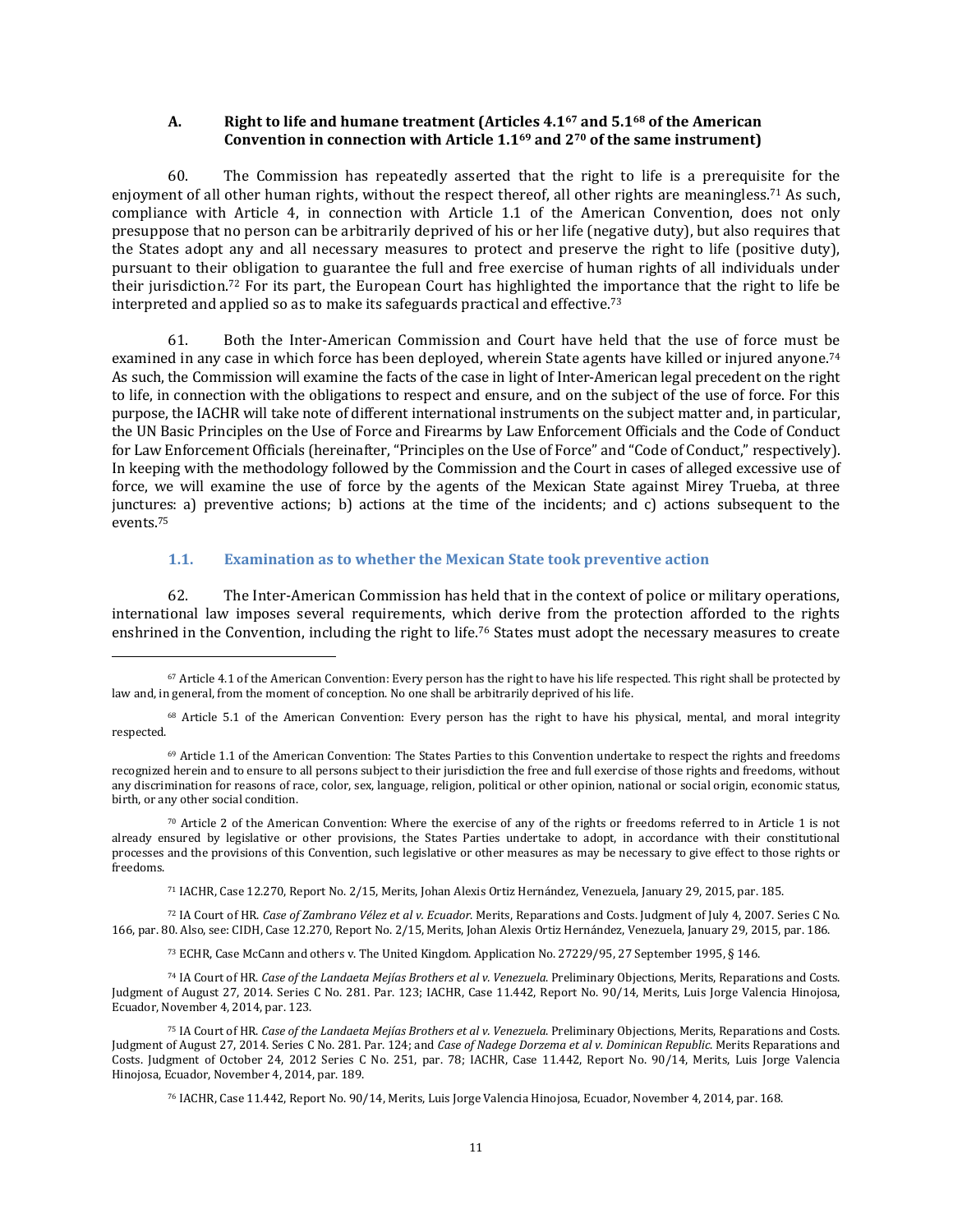an adequate legal framework to deter any threat to this right.<sup>77</sup> The Inter-American Commission and Court have held that States have a duty to adapt their national laws and to "see that their security forces, which are entitled to use legitimate force, respect the right to life of the individuals under their jurisdiction."<sup>78</sup>

63. With regard to this duty, the Court has fleshed out the following obligations: i) the State must be "clear when defining domestic policies on the use of force and pursue strategies to implement the Principles on the Use of Force and the Code of Conduct;" ii) agents should be provided with different types of weapons, ammunition, and protective equipment that enable them to adapt the elements used in their reaction proportionately to the incidents in which they have to intervene, restricting the use of lethal weapons that can cause injury or death as much as possible, $79$  and iii) the State must train its agents to ensure that they know the legal provisions that permit the use of firearms and are properly trained so that if they have to decide on their use, they have the relevant criteria do so.<sup>80</sup>

64. The Inter-American Court has established that during an incident when a display of authority is deployed, insofar as possible, "the State agents should assess the situation and draw up a plan of action before intervening."<sup>81</sup> Regarding this same obligation, the European Court has highlighted that "unregulated and arbitrary" actions of State agents "is incompatible with effective respect for human rights." In the words of the European Court:

(…) in keeping with the importance of Article 2 [right to life] in a democratic society, the Court must subject allegations of breach of this provision to the most careful scrutiny, taking into consideration not only the actions of the State agents who actually administered the force but also all the surrounding circumstances, including such matters as the planning and control of the actions under examination (…). 82

65. In the instant case, the Commission notes that at the time immediately prior to the death of the Mr. Trueba, a group of military agents requested the vehicle in which the alleged victim and two other persons were driving to stop. Regarding the conduct of its agents, the State generally claimed that at the time of the incidents, because of violence linked to drug trafficking, a military outpost was established in Baborigame under the command of Lieutenant Luis Morales, who was the person who shot Mr. Trueba. Based on the arguments put forth by the State and the evidence available in the case file of the military criminal jurisdiction, it is not clear that these events took place in the context of a specific military operation nor are the date and the location of the death of the alleged victim clear either. However, based on claims of both parties, what is clear is that at that time, in general terms, the Mexican Army was engaged in law enforcement activities in the area.

66. The Commission has ruled repeatedly on delegation of law enforcement duties to armed forces. Accordingly, in its *Report on Citizen Security and Human Rights,* the Commission wrote that:

<sup>77</sup> IA Court of HR. *Case of Zambrano Vélez et al v. Ecuador*. Merits, Reparations and Costs. Judgment of July 4, 2007. Series C No. 166, par. 81; and *Case of Montero Aranguren et al (Detention Center of Catia) v. Venezuela*. Judgment of July 5, 2006. Series C No. 150, par. 66.

<sup>78</sup> IACHR, Case 11.442, Report No. 90/14, Merits, Luis Jorge Valencia Hinojosa, Ecuador, November 4, 2014, par. 168. Also, see: IA Court of HR. *Case of Montero Aranguren et al, (Detention Center of Catia) v. Venezuela*. Merits, Reparations and Costs. Judgment July 5, 2006. Series C No. 150, par. 66.

<sup>79</sup> IA Court of HR. *Case of Nadege Dorzema et al v. Dominican Republic*. Merits, Reparations and Costs. Judgment of October 24, 2012 Series C No. 251, par. 80.

<sup>80</sup> IA Court of HR. *Case of Nadege Dorzema et al v. Dominican Republic*. Merits, Reparations and Costs. Judgment of October 24, 2012 Series C No. 251, par. 84.

<sup>81</sup> IA Court of HR. *Case of Nadege Dorzema et al v. Dominican Republic*. Merits, Reparations and Costs. Judgment of October 24, 2012 Series C No. 251, par. 81.

<sup>82</sup> ECHR, Case Makaratzis v. Greece . Application No. 50385/99/95, 20 December 2004, § 59.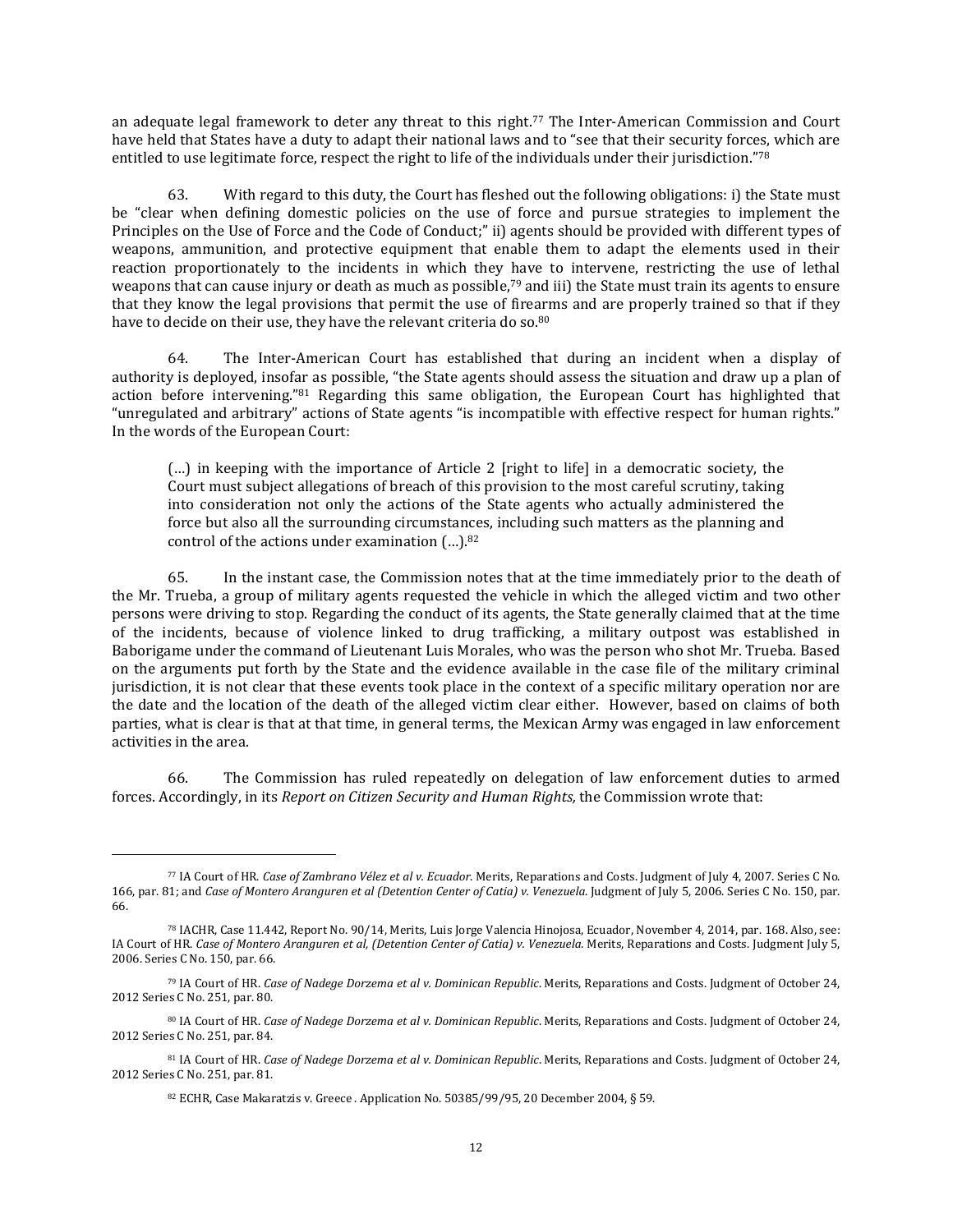Within the region, it is sometimes suggested —or is even carried out directly— that military troops take over internal security based on the argument that violence or criminal acts are on the rise. The Commission has also addressed this point, stating that arguments of this type "confuse the concepts of public security and national security, when there is no doubt that the level of ordinary crime, however high this may be, does not constitute a military threat to the sovereignty of the State."<sup>83</sup>

67. In the above-cited report, the Commission expressed its concern over "the involvement of the armed forces in professional tasks that, given their nature, fall strictly with the purview of the police force. The Commission has repeatedly observed that the armed forces are not properly trained to deal with citizen security; hence the need for an efficient civilian police force, respectful of human rights and able to combat citizen insecurity, crime and violence on the domestic front." 84

68. The Commission also noted that even though, in some instances, the Armed Forces participate in the investigation of criminal offenses linked to drug trafficking and organized crime, if a democratic system is to function properly, these kinds of activities should be the purview of civilian police forces, subject to the necessary scrutiny by the legislature and, if need be, the judicial branch.<sup>85</sup>

69. For its part, the Inter-American Court has emphasized "the extreme care which States must exercise when they decide to use their Armed Forces as a means of controlling social protests, domestic disturbances, internal violence, public emergencies and common crime." <sup>86</sup> In the words of the Court:

(…) States must restrict to the greatest extent the use of Armed Forces to control domestic crime or internal violence, since they are trained to defeat a legitimate target and not to protect and control civilians, a training that corresponds to police forces.<sup>87</sup> The strict fulfillment of the duty to prevent and protect endangered rights must be assumed by the domestic authorities, observing a clear demarcation between military and police duties.<sup>88</sup>

70. Additionally, taking into account that in the instant case, before killing him, the military agents stopped the vehicle Mr. Trueba was riding in, the IACHR regards the ruling of the Inter-American Court as pertinent to this case to the effect that "the possibility of assigning the Armed Forces tasks aimed at restricting the personal liberty of civilians, in addition to meeting the requirements of strict proportionality in the restriction of a right, must respond, in turn, to strict exceptional criteria and due diligence in the protection of treaty guarantees,"<sup>89</sup> bearing in mind that the system of the armed forces, from which it is difficult for members to remove themselves, is not compatible with the functions of civilian authorities.<sup>90</sup>

 $\overline{\phantom{a}}$ 

<sup>84</sup> IACHR. Report on Citizen Security and Human Rights. 2009, par. 100; And IACHR. Justice and Social Inclusion: Challenges of Democracy in Guatemala. 2003, par. 113.

<sup>85</sup> IACHR. Report on Citizen Security and Human Rights. 2009, par. 104; and IACHR. Report: Social Justice and Inclusion: The Challenges of Democracy in Guatemala. 2003, par. 113.

<sup>86</sup> IA Court of HR. *Case of Cabrera García and Montiel Flores v. Mexico*. Preliminary Objection, Merits, Reparations and Costs. Judgment of November 26, 2010 Series C No. 220, par. 87; *Case of Montero Aranguren et al (Detention Center of Catia) v. Venezuela*. Preliminary Objection, Merits, Reparations and Costs. Judgment of July 5, 2006. Series C No. 150, par. 78.

<sup>87</sup> IA Court of HR. *Case of Cabrera García and Montiel Flores v. Mexico*. Preliminary Objection, Merits, Reparations and Costs. Judgment of November 26, 2010 Series C No. 220, par. 88; *Case of Montero Aranguren et al (Detention Center of Catia) v. Venezuela*. Preliminary Objection, Merits, Reparations and Costs. Judgment of July 5, 2006. Series C No. 150, par. 78.

<sup>88</sup> IA Court of HR. *Case of Cabrera García and Montiel Flores v. Mexico*. Preliminary Objection, Merits, Reparations and Costs. Judgment of November 26, 2010 Series C No. 220, par. 88; and *Case of Zambrano Vélez et al v. Ecuador*. Merits, Reparations and Costs. Judgment of July 4, 2007. Series C No. 166, par. 51.

<sup>89</sup> IA Court of HR. *Case of Cabrera García and Montiel Flores v. Mexico*. Preliminary Objection, Merits, Reparations and Costs. Judgment of November 26, 2010 Series C No. 220. Par. 89.

<sup>90</sup> IA Court of HR. *Case of Cabrera García and Montiel Flores v. Mexico*. Preliminary Objection, Merits, Reparations and Costs. Judgment of November 26, 2010 Series C No. 220. Par. 89.

<sup>83</sup>IACHR. Report on Citizen Security and Human Rights. 2009, par. 103.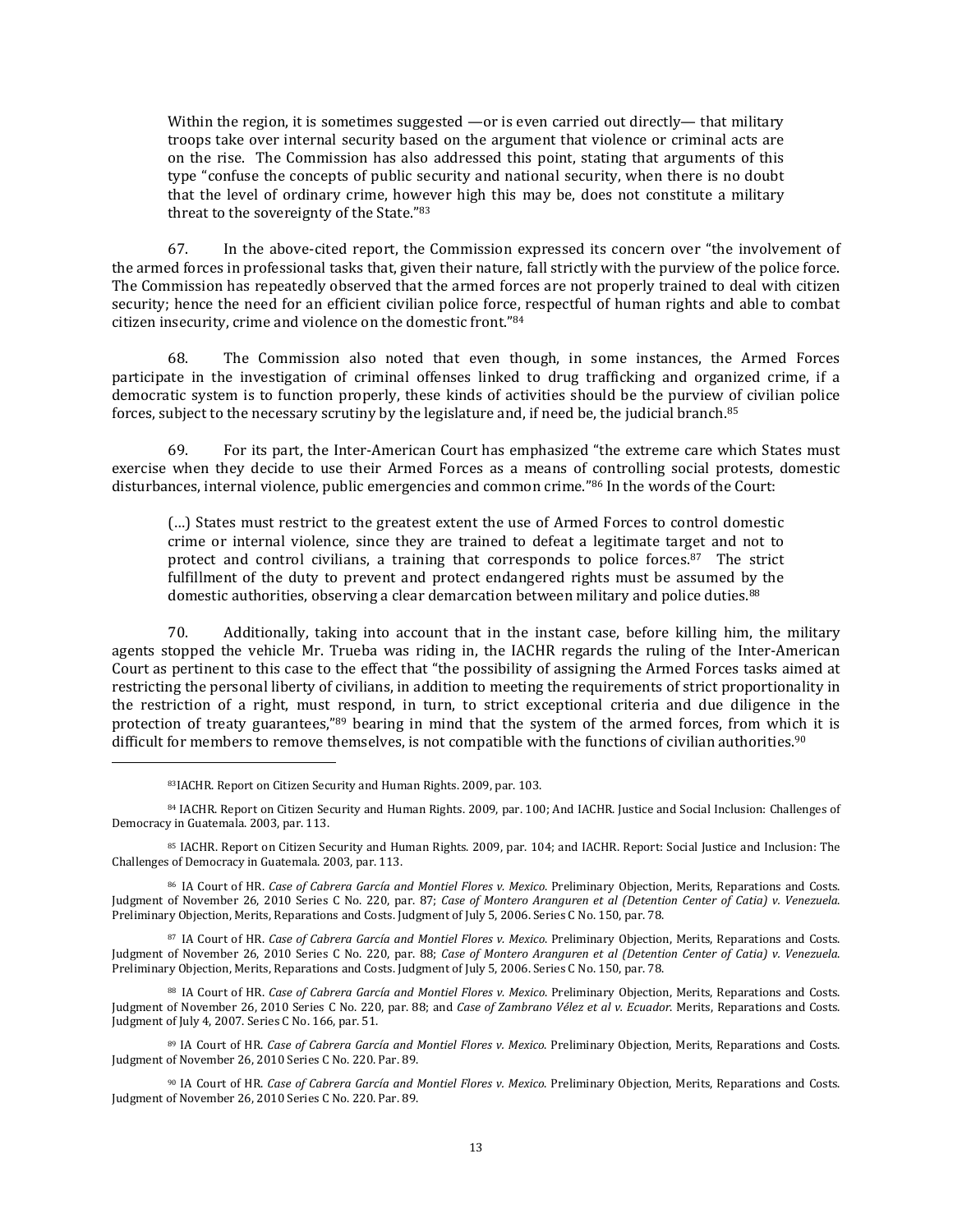71. Based on the foregoing considerations of the risks involved in the use of the Armed Forces in citizen security duties, the Commission highlights that the aforementioned preventive obligations to regulate, train, equip and oversee (*supra* par. XX) are even more important in the case before us. Consequently, when such duties are assigned to the Armed Forces, an assessment of compliance must be particularly strict.

72. Applying this principle to the case at hand, the State did not submit any information on the existence of any adequate legal framework regulating the use of force by its security forces, including military members assigned to carry out law enforcement duties. In addition to that failure, the State did not report on the existence of any protocols of supervision or control over operations by the military posted in Baborigame in which force could legitimately be used, or of any training on the "use of force" provided to these agents. Internal investigations have not turned up any references to any items of this nature either.

73. On the contrary, in 1998, the year the incidents in the case took place, the Commission released its *Report on the Situation of Human Rights in Mexico* after conducting an *in situ* visit to the country. In said report, the Commission expressed particular concern over the information it received about the impact of assigning law enforcement duties to the Armed Forces. In the words of the IACHR in both the report and the final press release at the end of the country visit:

During its on-site visit to Mexico, the IACHR received information on the exercise of police functions by officials of the Armed Forces. The obvious result is the militarization of the leaders of the organizations in charge of ensuring the security of citizens. In this regard, the Commission had the following to say in Press Release No. 14/96, issued on July 24, 1996:

…based on its experience, it wishes to draw attention to the consequences of the use of the Armed Forces in functions involving the security of citizens, since this could lead to serious violations of human rights because of the military nature and the training received by the Armed Forces.<sup>91</sup>

74. Consequently, the Commission concludes that the Mexican State assigned law enforcement duties to the Armed Forces in the area where Mr. Trueba was killed, with all the risks that it implies as noted by both the IACHR and the Court, without having the necessary safeguards in place as to the regulation, training, equipment and oversight required in order to prevent arbitrary deprivations of the right to life as a consequence of the use of force by said agents.

75. This serious omission by the Mexican State created an atmosphere, that was conducive to the commission of violations of said right, which in and of itself is incompatible with Article 4.1 of the American Convention, in connection with the obligations to respect rights and of domestic legal effects set forth in Articles 1.1 and 2 of the same instrument.

# **1.2. Examination of actions at the time of the events: Use of deadly force against Mr. Trueba**

76. When allegations are made that a death was the result of the use of force, the Inter-American Court has established clear rules on the burden of proof. In the words of the Court:

Whenever the use of force [by state agents] results in the death or injuries to one or more individuals, the State has the obligation to give a satisfactory and convincing explanation of

 $\overline{a}$ 

<sup>91</sup> IACHR. Report on the Situation of Human Rights in Mexico. OEA/Ser.L/V/II.100. Doc. 7 rev. 1. September 24, 1998. Par. 399.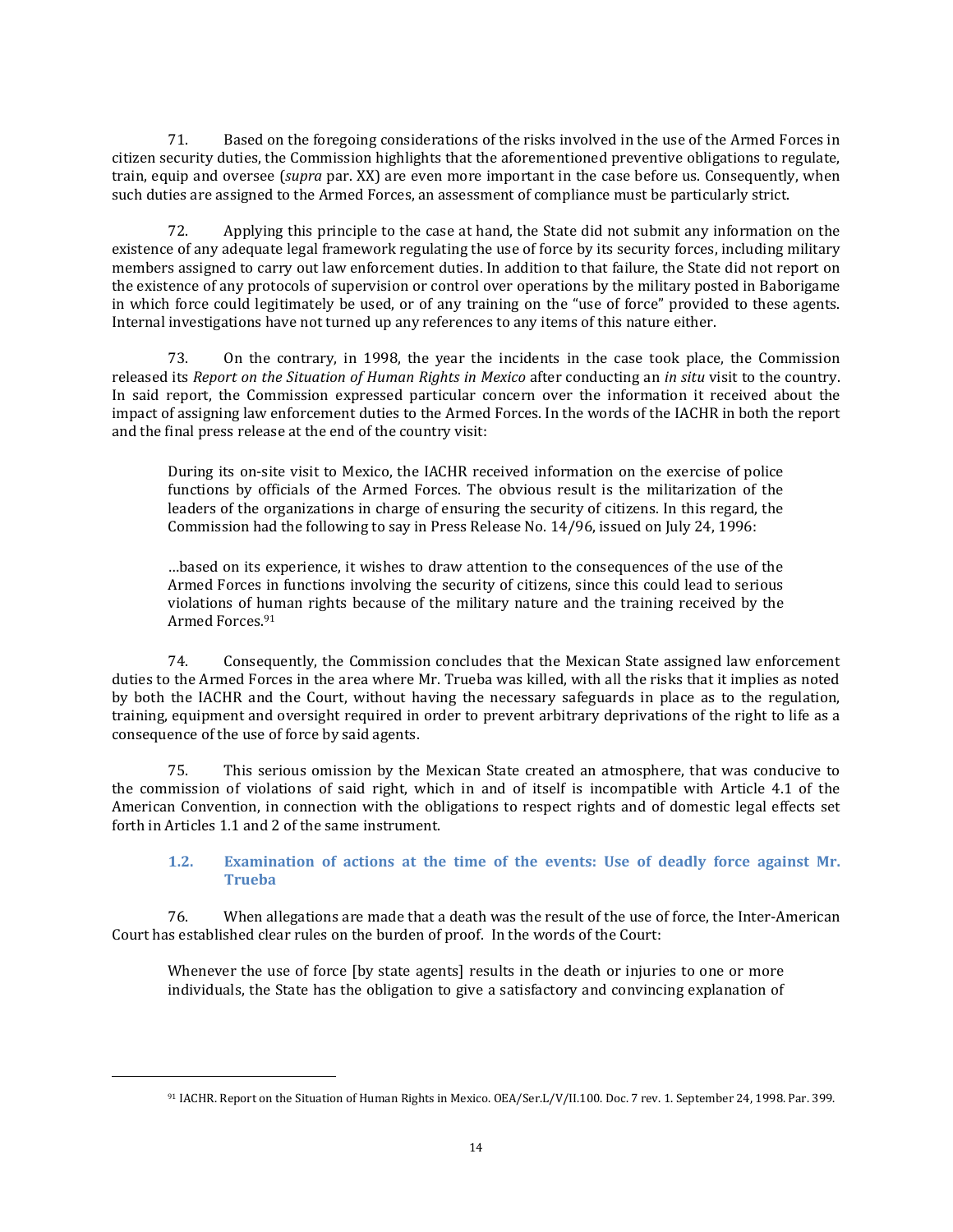the events and to rebut allegations over its liability, through appropriate evidentiary elements.<sup>92</sup>

77. Similarly, the UN Human Rights Committee has held that in cases where further clarification depends on information exclusively in the hands of the State, allegations may be considered substantiated in the absence of satisfactory evidence or explanation to refute the claims of the petitioners.<sup>93</sup> This is very much in line with the holding of the European Court to the effect that in cases of death as a consequence of the use of deadly force, the strictest test must be used on the compelling nature of said use of force.<sup>94</sup>

78. As such, in order for an explanation of the use of deadly force to be deemed satisfactory, it must be the fruit of an investigation that is compatible with guarantees of independence, impartiality and due diligence and, additionally, must meet certain requirements under Inter-American legal precedent in order to justify the use of force, which are:

i. Legitimate purpose: the use of force must be aimed at achieving a legitimate purpose. (…)

ii. Absolute necessity: it is necessary to verify whether other less harmful means exist to safeguard the life and integrity of the person or situation that is sought to protect, according to the circumstances of the case. (…)

iii. Proportionality: the level of force used must be in accordance with the level of resistance offered, which implies striking a balance between the situation that the agent is facing and his response, considering the potential harm that could be caused.<sup>95</sup>

79. It follows from the aforementioned criteria that legitimate purpose, absolute necessity and proportionality of the use of force must be substantiated by the State in light of the particular circumstances of the specific case involved. Additionally, as a consequence of these principles, the Commission recalls that state agents who intervene in such operations must apply the criteria of "differentiated and progressive use of force, determining the degree of cooperation, resistance or violence of the subject against whom the intervention is intended and, on this basis, employ negotiating tactics, control or use of force, as required." $^{96}$ 

80. The Commission also notes that the Principles on the Use of Force provide for the use of firearms in "order to arrest a person presenting such a danger and resisting their authority."<sup>97</sup> Notwithstanding, as part of the requirements to authorize the use of force in said hypothetical situation, the Principles establish that: i) it may only be used only when other less extreme means are insufficient to achieve this purpose; ii) it must be used "when strictly unavoidable in order to protect life;" iii) officers must give a clear warning of their intent to use firearms;" and iv) this warning must be given with sufficient time

<sup>92</sup> IA Court of HR. *Case of Zambrano Vélez et al v. Ecuador*. Merits, Reparations and Costs. Judgment of July 4, 2007. Series C No. 166, par. 108; *Case of Cruz Sánchez et al v. Peru*. Preliminary Objections, Merits, Reparations and Costs. Judgment of April 17, 2015. Series C No. 292, par. 291; and *Case of Landaeta Mejías Brothers et al v. Venezuela*. Preliminary Objections, Merits, Reparations and Costs. Judgment of August 27, 2014. Series C No. 281, par. 132.

<sup>93</sup> UN, Human Rights Committee. Case of Irene Bleier Lewenhoff and Rosa Valiño de Bleier v. Uruguay. Communication No. 30/1978, UN Doc. CCPR/C/OP/1, of March 29, 1982, par. 13.3; Case of Albert Womah Mukong v. Cameroon. Communication No. 458/1991, UN Doc. CCPR/C/51/D/458/1991, of July 21, 1994, par. 9.2, and Case of Turdukan Zhumbaeva v. Kyrgyzstan. Communication Nº 1756/2008, UN Doc. CCPR/C/102/D/1756/2008, of July 29, 2011, par. 8.7.

<sup>94</sup> ECHR, Case McCann and others v. The United Kingdom. Application No. 27229/95, 27 September 1995, § 149.

<sup>95</sup> IA Court of HR. *Case of the Landaeta Mejías Brothers et al v. Venezuela*. Preliminary Objections, Merits, Reparations and Costs. Judgment of August 27, 2014. Series C No. 281, par. 134.

<sup>96</sup> IA Court of HR. *Case of Nadege Dorzema et al v. Dominican Republic*. Merits, Reparations and Costs. Judgment of October 24, 2012 Series C No. 251, par. 85.

<sup>97</sup> Principles 9 and 10 of the UN Basic Principles on the Use of Force and Firearms adopted by the Eighth United Nations Congress on the Prevention of Crime and the Treatment of Offenders, in Havana, Cuba, August 27 to September 7, 1990.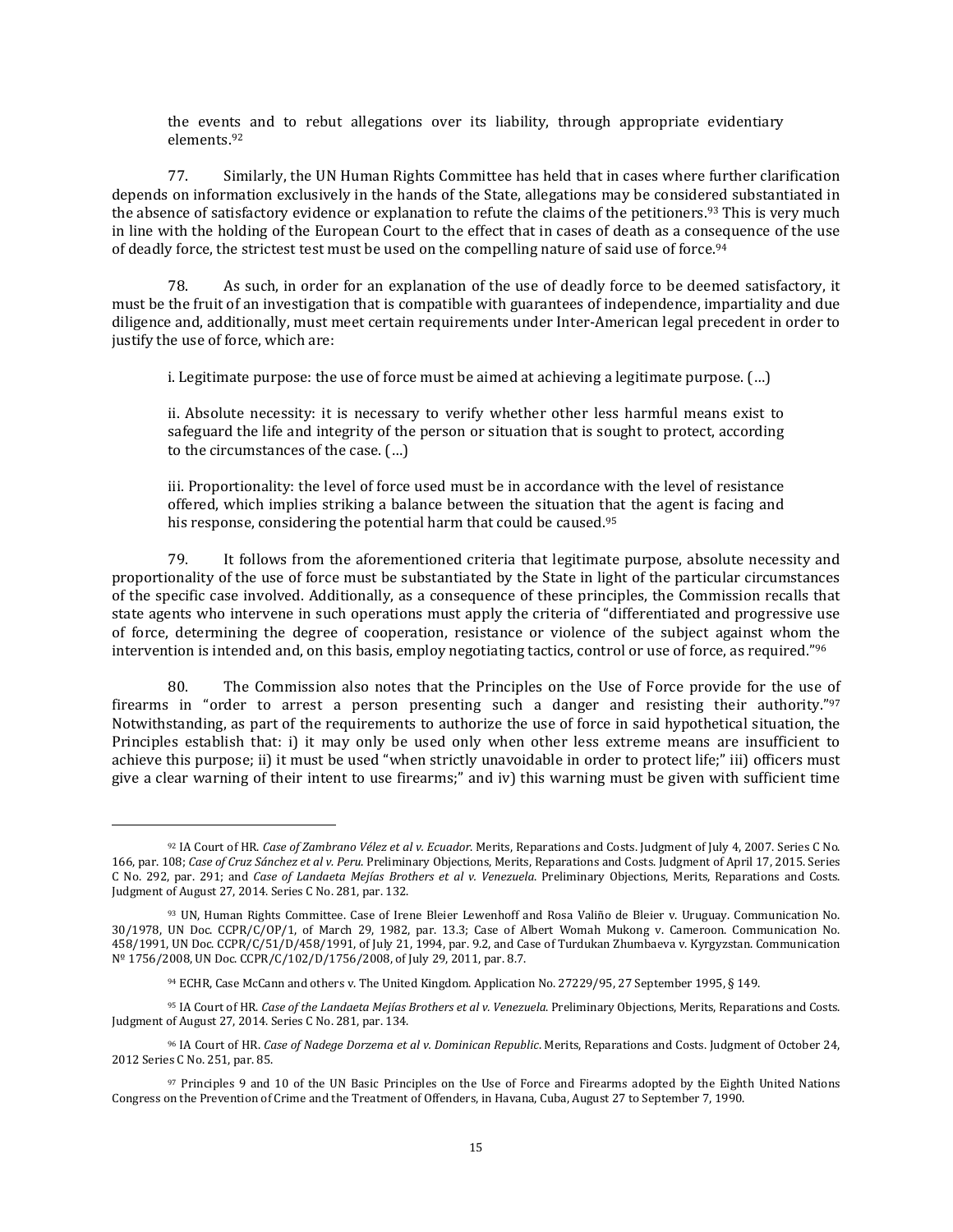for the warning to be observed, except when such a warning would unduly place the officer at risk or create a risk of death or serious harm to other persons.

81. On this issue, the Commission will examine the available information regarding the use of deadly force by Lieutenant Coronel Luis Morales against Mr. Trueba. Based on the accounts provided above, the Commission notes that there is no dispute as to the following facts: i) the vehicle in which Mr. Trueba and two other persons were riding was stopped by a group of members of the military, among whom Lieutenant Coronel Luis Morales was included; ii) Mr. Trueba and the two people accompanying him got out of the vehicle; iii) Mr. Trueba began to run in the opposite direction of the group of soldiers; iv) Lieutenant Coronel Luis Morales fired eleven rounds of ammunition from his gun in the direction Trueba was running in; v) Trueba was hit by the shots, and was seriously wounded; and vi) Mr. Trueba died shortly after the events.

82. The only mention by the Mexican State of a possible justification of the use of deadly force was that Mr. Trueba dropped a weapon, which he picked back up as he was running away from the location and allegedly said "don't follow me 'cause I'll shoot." In light of these circumstances and based on the decisions of the military criminal courts, the State claimed that the purpose of the use of deadly force was "to frighten him and prevent him from escaping."

83. In order to determine whether or not the State provided a satisfactory explanation on the use of deadly force in light of the facts mentioned above, the Commission notes preliminarily that, as was established in the proven facts section, the case was heard and disposed of in the military criminal jurisdiction. This jurisdiction, as was explained earlier, does not fulfill the requirements of independence and impartiality as demanded by the American Convention in order to elucidate and punish crimes such as those in the case at hand. Consequently, the evidence gathered and the assessment thereof, which was lacking the minimum guarantees of independence and impartiality, and the rulings of the jurisdiction, in and of themselves, are incompatible with the Convention and, as such, cannot constitute a satisfactory explanation of strict compliance with the principles of legitimate purpose, necessity and proportionality in the use of deadly force in the case before us.

84. Notwithstanding the foregoing considerations, the Commission notes that beyond this incompatibility between the investigation conducted in the case and the American Convention, the specific rulings of the military criminal courts raised by the Mexican State as the basis of its defense do not satisfy the above-mentioned principles either.

85. The Commission first notes that based on the documentation introduced, the only reference to the existence of a gun is the statement of the very same state agents involved in the case. However, there is no information to corroborate said account and, on the contrary, there is evidence indicating otherwise. In this regard, the two persons accompanying Mr. Trueba testified consistently during the course of the investigation that he was not carrying any weapon. This evidence was not refuted by the State with any other contradicting evidence beyond the findings of the military criminal courts, which is also lacking the independence and impartiality required to reach such decisions, as will be examined below in the instant report. Additionally, the Commission finds as particularly relevant the fact that there is no physical evidence of the existence of said weapon. Accordingly, the petitioners claimed that when the visual inspection was conducted, no gun was found in the immediate area. These circumstances, considered as a whole, enable the IACHR to affirm that the hypothesis that Mr. Trueba was carrying a gun is groundless.

86. Secondly, even if we accept the hypothesis that has not been proven by the State through an effective investigation, to the effect that Mr. Trueba picked a gun back up that he had dropped, there is no information at all to indicate that he had fired this alleged gun at the military agents. As such, the Commission finds that the mere presence of a gun is not sufficient reason to exercise the use of deadly force, especially when, as was noted above, the military officers themselves acknowledged that Mr. Trueba was attempting to escape from the location, by running away in opposite direction of them. This is consistent with the justification provided by the State to the Commission mentioned earlier, to the effect that the purpose of the use of deadly force was not to protect the state agents from a risk to their lives, but rather to frighten Mr. Trueba and prevent him from getting away. This purpose does not constitute a valid reason to exert deadly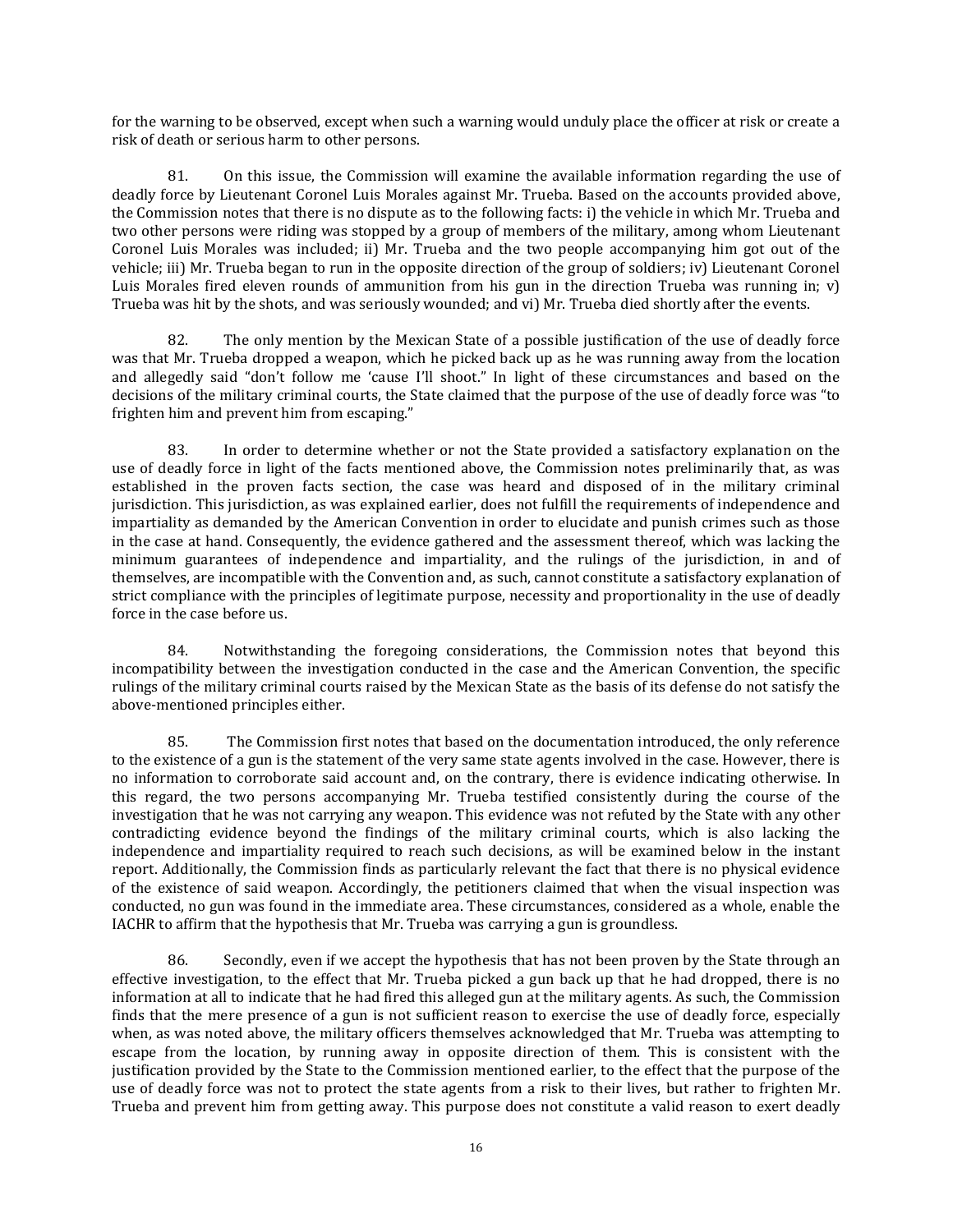force because, as was noted, it was not used for the purpose of saving a life, less extreme means were not explored to avoid his alleged escape, nor was he warned with sufficient advance notice that the firearms of the military officers could be deployed. Based on the foregoing, the Commission finds that even though the military agent had the impression that a gun existed, the use of deadly force did not meet the requirements of legitimate purpose and strict necessity.

87. The State also noted that, because it was the early morning hours of the day and there was little visibility, "the shots were not aimed at a target," and therefore it was "an accident." In light of these arguments, the Commission notes that visibility at the location does not constitute an impediment for the military agents to stop an automobile and attempt to conduct a search thereof and of its occupants. As such, the argument that the shots hit Mirey Trueba because of reduced visibility is not consistent with the factual context. Without prejudice to the foregoing and independently of the visibility at the location, firing eleven rounds in the direction of a person who was running away in the opposite direction in no way can be construed as an accident. Even if we accept that Mirey Trueba was armed, responding with eleven shots constitutes an obvious lack of caution and disregard for the requirement of strict proportionality in the use of deadly force, as explained above.

88. The Commission notes that what happened to Mr. Trueba is exactly what can happen when States place human rights at risk by assigning the duties of citizen security to Armed Forces. Additionally, the State's failure to act, examined earlier in this report, in not taking preventive measures through regulation, equipping, training and overseeing, directly contributed to these incidents.

89. Based on the foregoing considerations, the Commission concludes that the use of deadly force against Mr. Trueba was not in line with the principles of legitimate purpose, necessity and proportionality. Accordingly, the Commission finds that Mr. Mirey Trueba was extrajudicially executed and, therefore, arbitrarily deprived of his life, in violation of Article 4.1 of the American Convention, in connection with the obligation to respect rights established in Article 1.1 of this same instrument. This conclusion stems from the fact that the fatal outcome of the victim was caused by shots fired by Lieutenant Coronel Luis Morales, without prejudice to the examination hereunder regarding actions after the use of force.

# **1.3 Examination of subsequent actions: The transfer of Mirey Trueba to the medical facility**

90. In light of the fact that Mr. Mirey Trueba did not die immediately after being shot, in the instant case, the examination of subsequent actions relates to the response of state agents to the fatal wounds that one of them had just caused in the victim.

91. On this score, the Basic Principles on the Use of Force establish that officers who use force "shall ensure that assistance and medical aid are rendered to any injured or affected persons at the earliest possible moment."<sup>98</sup>

92. As such, the Commission finds that the Mexican State had the duty to provide timely and immediate medical care to Mr. Trueba, who was alive and wounded as a result of the shots fired at him by a military agent.

93. Based on the statements provided by witnesses, as well as documentation provided by the parties, the Commission will summarize what happened to Mr. Trueba after he was shot. The IACHR stresses that there is not dispute that he was shot at around 1:10 a.m. on August 22, 1998.

94. Pursuant to the statements of the two persons accompanying Mr. Trueba, they were mistreated, one was even beaten, in addition to being prevented from getting near Mirey Trueba to provide

<sup>98</sup> UN Basic Principles on the Use of Force and Firearms adopted by the Eighth United Nations Congress on the Prevention of Crime and the Treatment of Offenders, in Havana, Cuba, August 27 to September 7, 1990.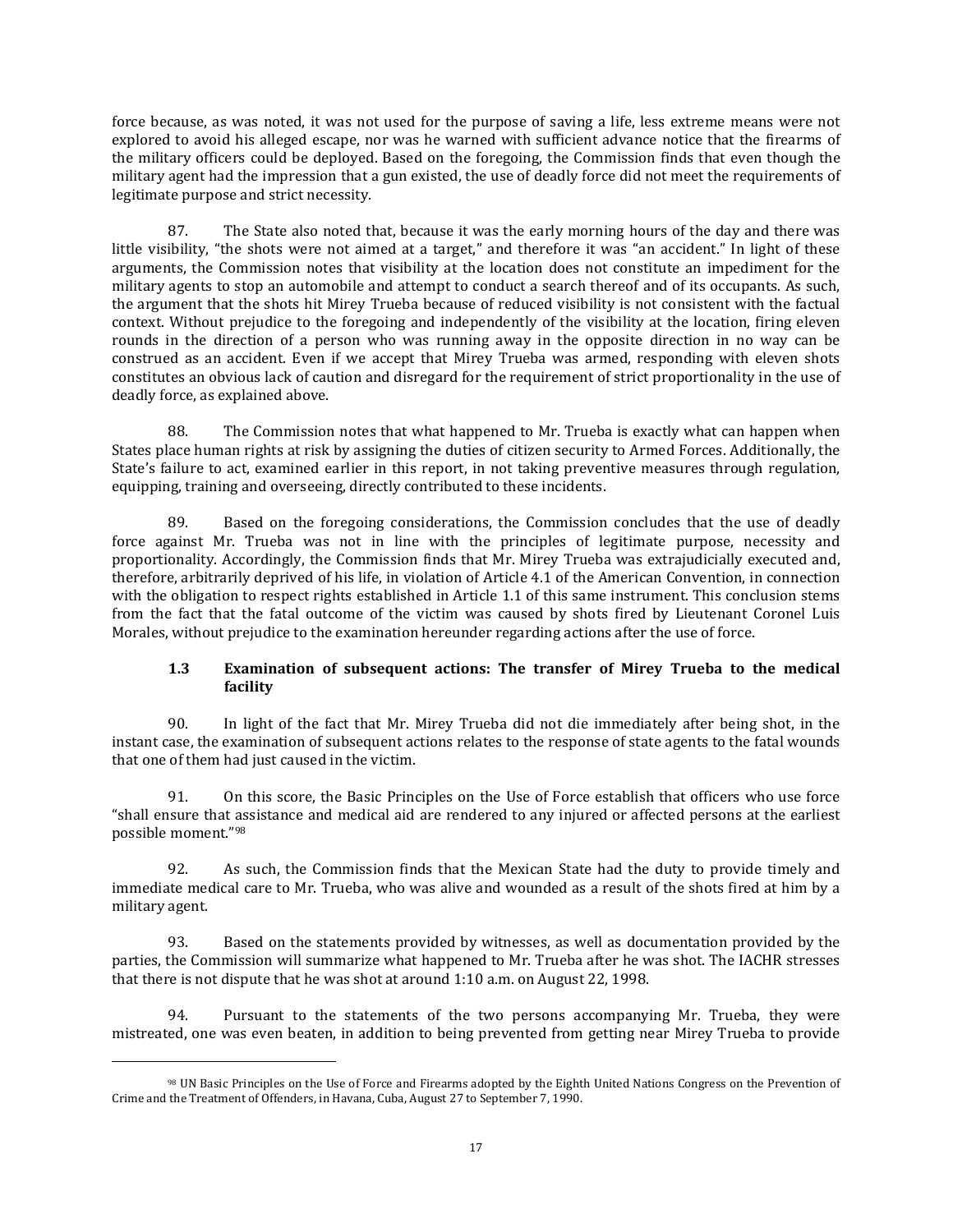him with some type of assistance. They also recounted that they asked the military agents to immediately transfer him to a medical center because he was still alive. Both Vidal Trueba and Jorge Jiménez testified that despite their request, the military men refused to transfer him to the medical facility.

95. This is consistent with the statements of the doctor at the Baborigame clinic, Efrén Royval, who stated that at 1:50 a.m., in other words, forty minutes after the incidents occurred, he received Captain Raúl Ruiz Gómez, who recounted to him what had transpired. Doctor Royval claimed that after another thirty minutes, at approximately 2:20 a.m., four military men arrived along with Vidal Trueba and Jorge Jiménez. He also noted that after waiting another 40 to 50 minutes, in other words, at around 3:00 a.m., he went to the clinic of the ejido and the body of Mr. Trueba had just arrived, and was lifeless.

96. The IACHR confirmed that Mr. Trueba was taken to the clinic of the ejido of Baborigame almost two hours after being wounded. The Commission notes that even though we do not know the exact distance between that clinic and the scene of the crime, the State did not provide any explanation for this delay. On the contrary, over the course of the proceedings before the IACHR, the Mexican State only noted that Mr. Trueba was taken by ambulance to the clinic and passed away prior to arriving there, but did not account for what happened during the two hours in question.

97. The Commission believes that the simple fact of being wounded for that length of time before his death, means Mirey Trueba endured extreme physical suffering, which is inconsistent with respect for humane treatment and personal integrity and is attributable to the Mexican State. Additionally, the Commission concludes that, through its agents, despite the seriousness of the situation, the State did not provide an immediate response in order to find medical assistance as quickly as possible. Consequently, the Commission finds that the State violated the right to life and humane treatment, as established in Article 4.1 and 5.1 of the American Convention, in connection with the obligations set forth in Article 1.1 of the same instrument, to the detriment of Mirey Trueba. This is also because of the suffering that he had to endure between the time he was shot and his death, as well as the failure of the State to seek immediate medical assistance.

98. The Commission finds that this conclusion is not changed by the fact that Dr. Royval testified that due to the type of wound that Mr. Trueba had, it was possible to assert that he bled to death in five minutes. In this regard, the *a posteriori* decision of whether or not medical assistance could have saved the life of Mirey Trueba, in light of the nature of his wounds, cannot exonerate the Mexican State of its responsibility due to the unjustified delay in transferring Mirey Trueba to the medical facility, when he was seriously wounded.

# **B. Right to a fair trial and judicial protection (articles 8.1<sup>99</sup> and 25.1<sup>100</sup> of the American Convention, in connection with Article 1.1 and 2 of the same instrument)**

99. In cases of violent deaths, the Inter-American Court has held that States are obligated under Article 8 (fair trial) and Article 25 (judicial protection) of the American Convention to conduct an *ex officio*, prompt, serious, impartial and effective investigation, as an essential element and requirement for the protection of the rights affected in such situations.<sup>101</sup> In light of Article 1.1 of the American Convention, this duty obliges the State to provide a prompt and simple recourse so that, *inter alia,* those responsible for

<sup>99</sup> Article 8.1 of the American Convention: Every person has the right to a hearing, with due guarantees and within a reasonable time, by a competent, independent, and impartial tribunal, previous established by law, in the substantiation of any accusation of a criminal nature made against him or for the determination of his rights and obligations of a civil, labor, fiscal or any other nature.

<sup>100</sup> Article 25 of the American Convention: Everyone has the right to simple and prompt recourse, or any other effective recourse, to a competent court or tribunal for protection against acts that violate his fundamental rights recognized by the constitution or laws of the state concerned or by this Convention, even though such violation may have been committed by persons acting in the course of their official duties.

<sup>101</sup> IA Court of HR. *Case of Kawas Fernández v. Honduras*. Merits, Reparations and Costs. Judgment of April 3, 2009 Series C No. 196, par. 75.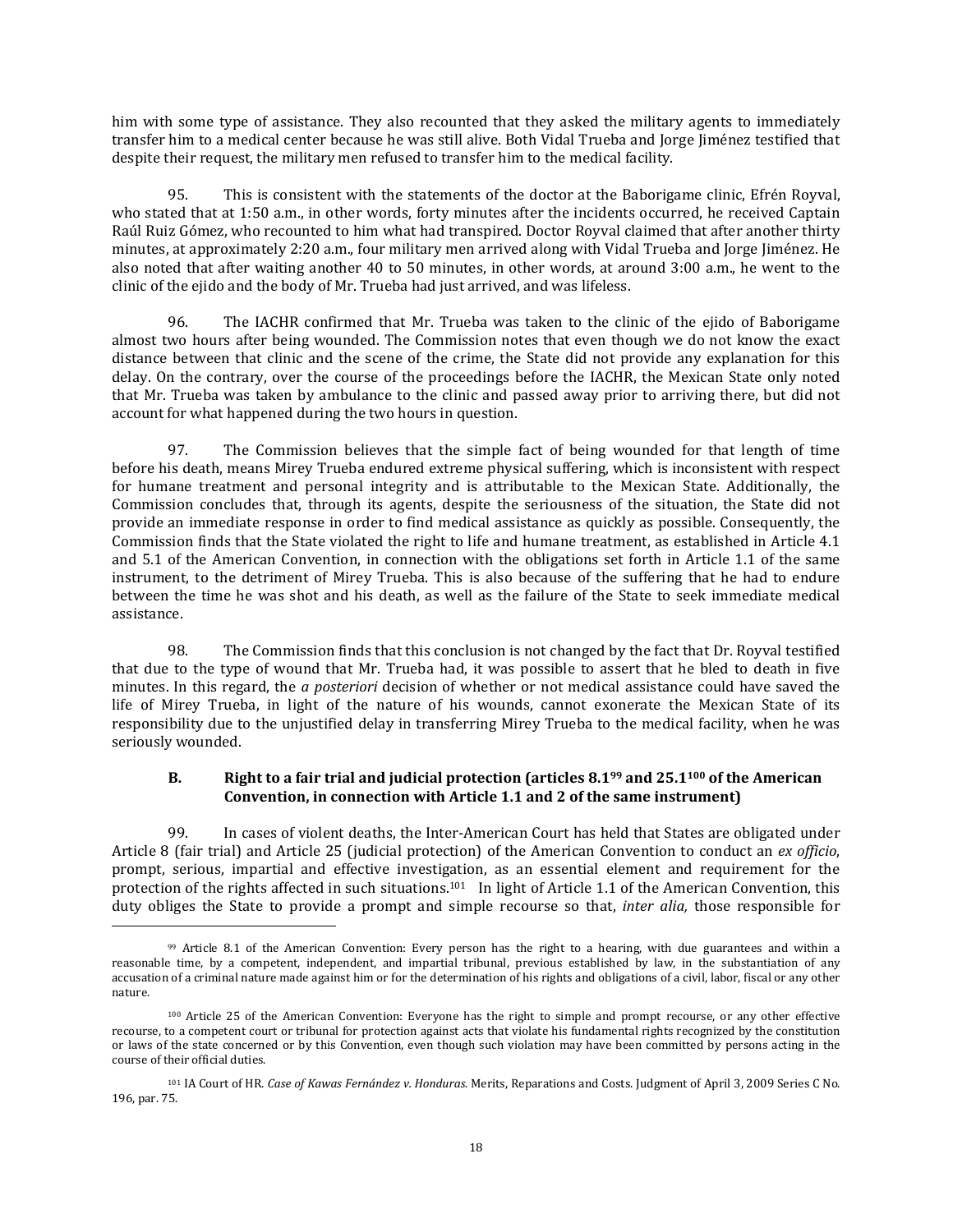human rights violations may be prosecuted and reparations obtained for the damages suffered.<sup>102</sup> In turn, Article 2 of the Convention requires the State to do away with provisions of the law and practices that imply a violation of rights protected in the Convention, as well as to pass laws and implement practices aimed at achieving effective observance of the required investigation.<sup>103</sup>

100. In cases of deaths, which may have been the consequence of the use of deadly force by state agents, the European Court has held that the "most careful scrutiny" must be used, taking into consideration not "only the actions of the State agents who actually administered the force but also all the surrounding circumstances, including such matters as the planning and control of the actions under examination."<sup>104</sup> Thus, "any deficiency in the investigation, which undermines the ability thereof to establish the cause of death or the person responsible, will put compliance with this norm at risk." 105

101. The Commission will examine whether or not the Mexican State met its obligation to investigate, in keeping with Inter-American standards, the death of Mirey Trueba at the hands of military agents and to provide his next of kin with an effective remedy to learn the truth and to obtain justice and reparation for what happened to him. This examination will focus on three areas: i) competence, independence and impartiality of the military authorities in charge of the investigation; ii) due diligence in the investigations; and iii) access to justice and access to information for the family members over the course of the proceedings.

# **1. Independence and impartiality of the military authorities in charge of the investigation**

102. The proceedings were conducted in this case under the military criminal jurisdiction on the basis of Article 13 of the Constitution of the United Mexican States and Article 37 of the Code of Military Justice, which, at the time of the events, read as follows:

Article 13.- Military jurisdiction subsists for crimes and offenses against military discipline.

Article 57.- Crimes of military discipline are: […] II. Those of a common [local] or federal order when in the commission thereof any of the following circumstances explained below are present:

a).- if they are committed by military members at the time they are on duty or on the occasion of acts thereof; […] When in instances of section II, military members and civilians are present, the former shall be tried by military justice.

103. In the instant case, jurisdiction of military courts was determined based on the fact that the perpetrator of the crime, Lieutenant Coronel Morales, was a member of the Armed Forces.

104. The Commission recalls that special jurisdictions, such as military criminal courts, must be of limited and exceptional scope and be intended to protect special legal interests, linked to the entity itself.<sup>106</sup> In this regard, the Inter-American Court has had the opportunity to examine the structure and composition of special tribunals, such as military courts, in light of the United Nations Basic Principles on the Independence of the Judiciary. Some relevant factors in this area are: i) the fact such courts are made up of active-duty military members who are hierarchically subordinate to higher-ranked officers through the chain of command; ii) the fact the their designation does not depend on their professional skills and qualifications to

 $\overline{a}$ 

<sup>102</sup> IA Court of HR., *Case of Loayza Tamayo v. Peru.* Reparations. Judgment of November 27, 1998. Series C No. 42, par. 169; *Case of Velásquez Rodríguez v. Honduras*. Preliminary Objections. Judgment of June 26, 1987. Series C No. 1. par. 91.

<sup>103</sup> IA Court of HR. *Case of Almonacid Arellano et al. v. Chile*, Judgment of September 26, 2006. Series C No. 154. par. 118; and *Case of "The Last Temptation of Christ" (Olmedo Bustos et al) v. Chile*. Judgment of February 5, 2001. Series C No. 73, par. 85.

<sup>104</sup> ECHR, McCann and Others v. the United Kingdom, Application no. No. 27229/95, September 1995, § 36.

 $105$  ECHR, Milkhalkova and others v. Ukraine, Application no. 10919/05, 13 January 2011, § 42.

<sup>106</sup> IACHR. Report 53/01. Case No. 11.565. Ana, Beatriz and Cecilia González Pérez. Mexico. April 4, 2001, par. 81.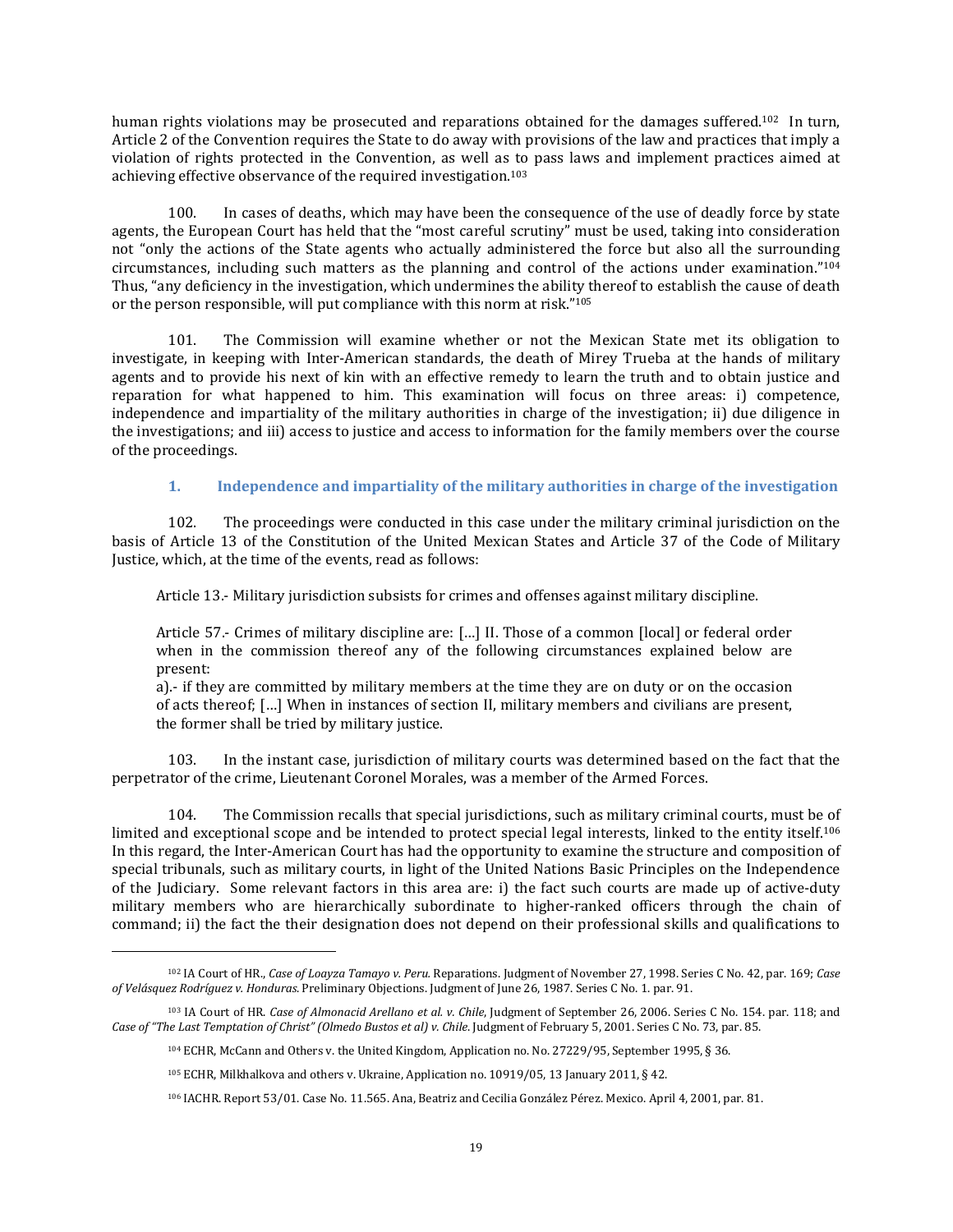exercise judicial functions; and iii) the fact that they do not have sufficient guarantees that they will not be removed. All of this implies that said courts lack the necessary independence and impartiality required to hear cases of human rights violations.<sup>107</sup>

105. Taking into consideration the criteria laid out above, the Inter-American Court has addressed the American Convention's incompatibility with the application of military criminal jurisdiction to potential human rights violations, affirming that the fact that in these courts it is the armed forces themselves, who are "charged with prosecuting their peers for executing civilians," makes it problematic for them to ensure independence and impartiality."<sup>108</sup> Thus, when it comes to special jurisdictions, such as military courts, the Inter-American Court has held that active-duty military personnel should only be tried "for the commission of crimes or offenses that based on their own nature, threaten the juridical rights of the military order itself."<sup>109</sup>

106. In the instant case, because the investigation was opened into a potential violation of the right to life, a legal interest outside of the realm of military discipline, the Commission deems application of military justice to the case at hand a violation of the right to have a competent, independent and impartial authority to seek justice in cases of human rights violations. The Commission underscores that the only definitive response at the domestic level to the incidents of the case was precisely from a jurisdiction whose application was incompatible with the Convention, which raises serious doubts about the findings of fact reached by the military courts. The evidentiary implications of this were taken into consideration in the examination of the violation of Article 4 of the American Convention.

107. The Commission also notes that the application of military justice to this particular case was a result of a legal framework in force at the time of the incidents, specifically Article 13 of the Constitution and Article 57 of the Code of Military Justice. The organs of the Inter-American system have previously addressed incompatibility of the application of military jurisdiction, under the provisions of the Mexican Code of Military Justice, with the obligations established in the American Convention. The Commission has ruled several times now on international responsibility of the State for application of military criminal justice in cases falling outside the purview of military legal interests and made recommendations to the State on this issue on a number of occasions.<sup>110</sup> For its part, in the case of *Radilla Pacheco v. Mexico*, the Inter-American Court held the following:

(…) Article 57, fraction II, subparagraph a) of the Code of Military Justice is an ample and imprecise provision that prevents the determination of the strict connection of the crime of the ordinary jurisdiction with the military jurisdiction objectively assessed. The possibility that the military courts prosecute any soldier who is accused of an ordinary crime, for the mere fact of being in service, implies that the jurisdiction is granted due to the mere circumstance of being a soldier. In that sense, even when the crime is committed by soldiers while they are still in service or based on acts of the same, this is not enough for their knowledge to correspond to the military criminal justice.<sup>111</sup> [*official English translation of original*]

108. Based on this holding, the Court ordered "the State shall adopt, within a reasonable period of time, the appropriate legislative reforms in order to make the mentioned provision [Article 57 of the Code of

<sup>107</sup> IA Court of HR. *Case of Palamara Iribarne v. Chile*. Merits, Reparations and Costs, Judgment of November 22, 2005, Series C, No. 135, pars. 155-156.

<sup>108</sup> IA Court of HR. *Case of Las Palmeras v. Colombia*. Merits. Judgment of December 6, 2001. Series C No. 90, par. 53.

<sup>109</sup> IA Court of HR. *Case of Radilla Pacheco v. Mexico*. Preliminary Objections, Merits, Reparations and Costs. Judgment of November 23, 2009. Series C No. 209, par. 272.

<sup>110</sup> IACHR. Report 53/01. Case 11.565. Ana, Beatriz and Cecilia González Pérez. Mexico. April 4, 2001. Par. 81.

<sup>111</sup> IA Court of HR. *Case of Radilla Pacheco v. Mexico*. Preliminary Objections, Merits, Reparations and Costs. Judgment of November 23, 2009. Series C No. 209, par. 286.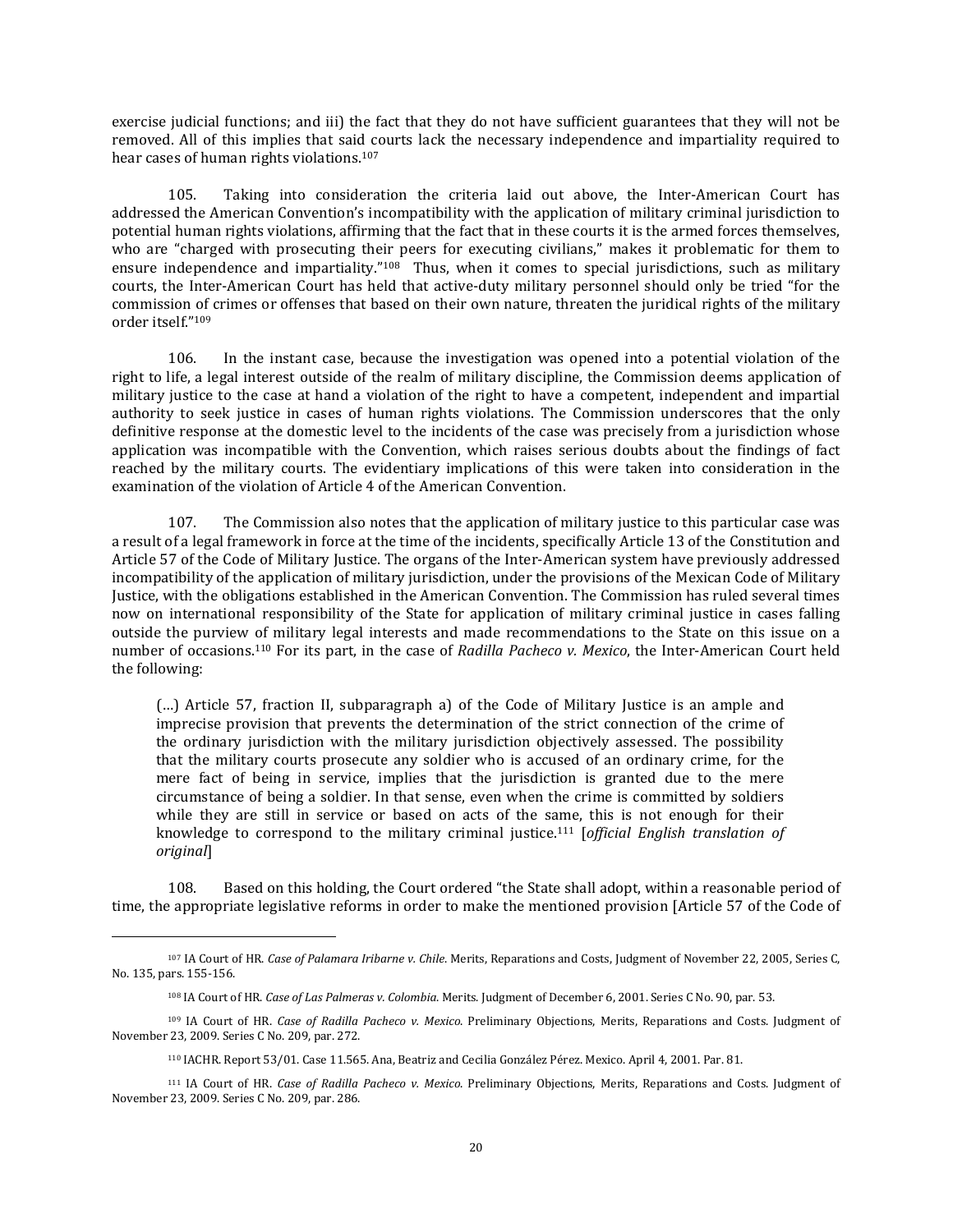Military Justice] compatible with international standards of the field and of the American Convention on Human Rights."<sup>112</sup> Said order was reiterated in three subsequent cases involving Mexico, in which military criminal jurisdiction was used, based on Article 57.II.a of the Code of Military Justice.<sup>113</sup> In keeping with the foregoing recommendation, on June 13, 2014, the reform of said provision was published in the Official Gazette establishing that human rights violations committed against civilians may not be heard by military justice.

109. Because the case was heard by the military courts, when the above cited legal framework was in force, which prevented an independent investigation and proceeding from taking place, the Commission finds that the State breached its obligation of domestic legal effects as provided under Article 2 of the Convention.

110. Based on the preceding considerations, the Commission concludes that by leaving in place the legal framework that allowed for the application of military justice to the instant case, the Mexican State violated the right to a fair trial and judicial protection, specifically the right to have a competent, independent and impartial authority, pursuant to Article 8.1 and 25.1 of the American Convention in connection with Article 1.1 and 2 of this same instrument, to the detriment of Mirey Trueba's next of kin.

# **2. Due diligence in the investigations**

 $\overline{\phantom{a}}$ 

111. The IACHR has stressed that the State must prove that it has conducted an immediate, exhaustive, serious and impartial investigation,<sup>114</sup> which must be aimed at exploring all possible lines of inquiry.<sup>115</sup> For this reason, the State can be held accountable for "failing to order, practice or evaluate evidence" that may be critical to solving a case.<sup>116</sup> For its part, the European Court of Human Rights has held that in cases where there is evidence of homicide caused by State agents, "an investigation will not be effective unless all the evidence is properly analyzed and the conclusions are consistent and reasoned."<sup>117</sup>

112. Both the IACHR and the Inter-American Court have specified that in order to fulfill the obligation to investigate the death of a person, States are obligated to act, from the first stages of the proceeding, with all diligence.<sup>118</sup> For purposes of analyzing the due diligence with which an investigation is conducted, from the first stages of the proceedings, the Commission and the Court have taken into consideration the United Nations Manual on the Effective Prevention and Investigation of Extra-legal, Arbitrary and Summary Executions, which reads as follows:

The state authorities conducting the inquiry shall, at a minimum, seek: a) to identify the victim; b) to recover and preserve evidentiary material related to the death to aid in any potential prosecution of those responsible; c) to identify possible witnesses and obtain statements from them concerning the death; d) to determine the cause, manner, location and time of death, as well as any pattern or practice that may have brought about the death; and e) to distinguish between natural death, accidental death, suicide and homicide. Additionally,

<sup>117</sup> ECHR, Masneva v. Ukraine, Application no. 5952/07, 20 December 2011, § 49.

<sup>112</sup> IA Court of HR. Case of Radilla Pacheco v. Mexico. Preliminary Objections, Merits, Reparations and Costs. Judgment of November 23, 2009. Series C No. 209, tenth operative paragraph and paragraphs. 337 to 342.

<sup>113</sup> IA Court of HR. *Case of Fernández Ortega et al. v. Mexico*, Preliminary Objection, Merits, Reparations and Costs. Judgment of August 30, 2010 Series C No. 215, par. 178-179; and *Case of Rosendo Cantú et al v. Mexico*, Preliminary Objection, Merits, Reparations and Costs. Judgment of August 31, 2010 Series C No. 216, par. 162-163.

<sup>114</sup> IACHR, Case 11.137, Report No. 55/97, Merits, Juan Carlos Abella, Argentina, November 18, 1997, par. 412.

<sup>115</sup> IACHR, Case 12.310, Report No. 25/09, Merits, Sebastião Camargo Filho, Brazil, March 19, 2009, par. 109.

<sup>116</sup> IACHR, Access to Justice for Women Victims of Violence in the Americas, OEA/Ser. L/V/II. doc. 68, January 20, 2007, par. 41.

<sup>118</sup> IACHR, Case 12.251, Report No. 85/13, Admissibility and Merits, Vereda La Esperanza, Colombia, November 4, 2013, par. 248. Also, see: IA Court of HR. Case of Zambrano Vélez et al v. Ecuador. Merits, Reparations and Costs. Judgment of July 4, 2007. Series C No. 166, par. 121.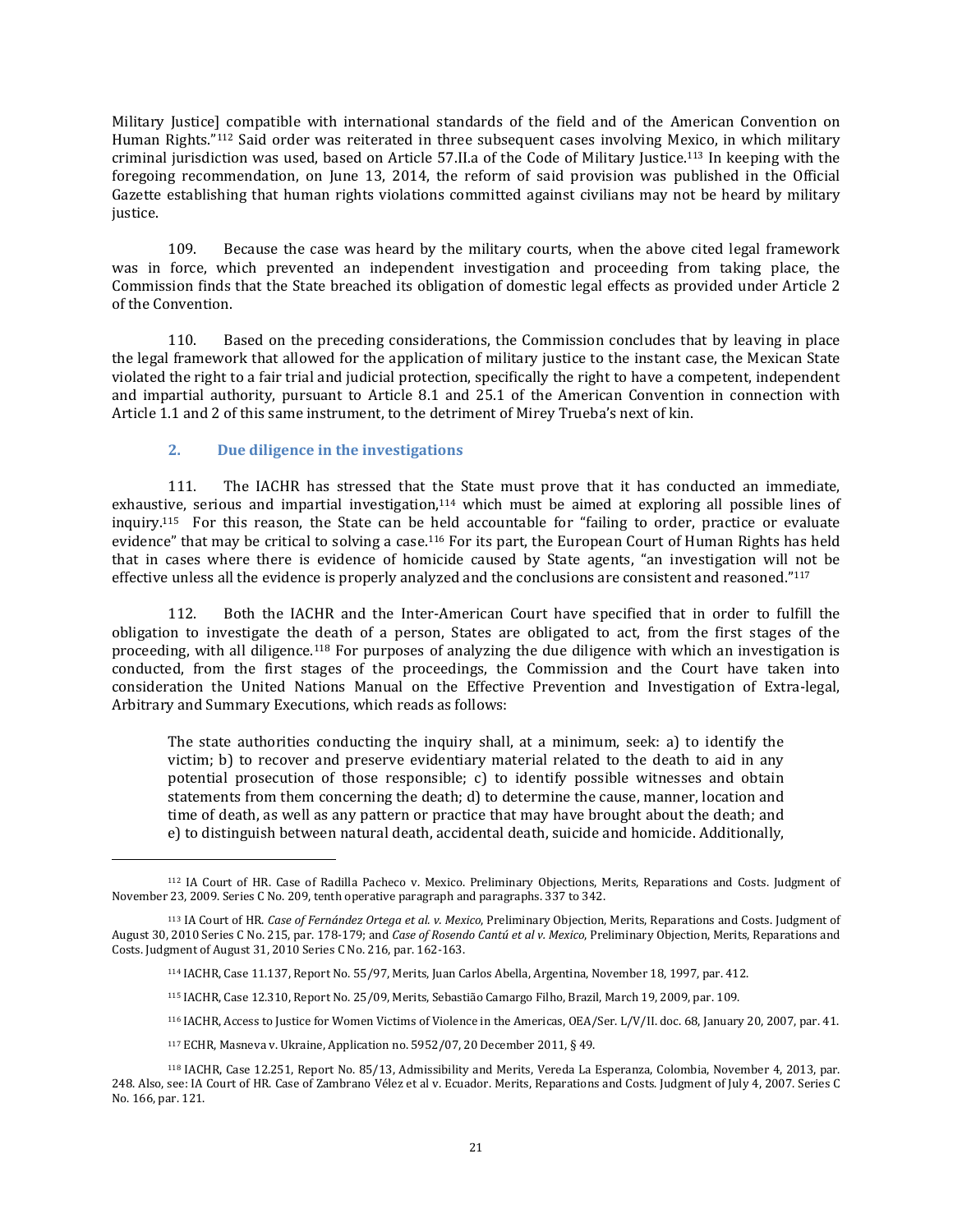the scene of the crime must be thoroughly investigated; autopsies and analysis of human remains must be rigorously conducted by competent professionals and using the most appropriate procedures.<sup>119</sup>

113. Likewise, the Inter-American Court has held that in situations of violent deaths, investigators must, at the very least, photograph the scene and any other physical evidence, and the body as it was found and after it has been moved; gather and conserve the samples of blood, hair, fibers, threads and other clues; examine the area to look for footprints or any other trace that could be used as evidence, and prepare a detailed report with any observations regarding the scene, the measures taken by the investigators, and the assigned storage of all the evidence collected.<sup>120</sup> For its part, the Minnesota Protocol establishes, among other obligations, that the area around the body must be closed off, and entry into it prohibited, except for the investigator and his team.<sup>121</sup>

114. Additionally, it has been established in the system of Inter-American jurisprudence that all technical evidence must be gathered as required to determine whether or not the use of force was strictly necessary and proportional, as well as to clarify discrepancies between opposing accounts of the circumstances surrounding the use of force.<sup>122</sup> In the case of *García Ibarra et al v. Ecuador,* the Inter-American Court stressed the importance of expert witness technical reports to determine the plausibility of a hypothesis that a fatality from the use of force was "accidental," <sup>123</sup> which could be useful in the case before us.

115. After closely reviewing the investigations opened in the domestic arena, the Commission notes that, as of the first stages of the investigation several situations arose, which expose a lack of due diligence by the Mexican State.

116. Firstly, the Commission notices that the authority, who had control over the scene of the crime and of the evidence on the day of the death of Mirey Trueba and for a few days afterwards, before jurisdiction was ceded to the military system, was the Office of the Public Prosecutor. Based on the facts, it is evident that the Public Prosecutor's Office conducted the first stage of the investigation, but the military forces themselves then assessed the evidence gathered at the scene and were authorized to request further evidence.

117. Secondly, based on the evidence made available to the IACHR, the investigation proved to not be exhaustive nor to exhibit the level of due diligence required to establish the legality of the use of deadly force and the consequences thereof in criminal law. The Commission notes that, as it is acknowledged in the judgment of the Military Supreme Court, the necessary technical ballistics tests were not conducted to determine the trajectory of the shots fired by Lieutenant Coronel Morales, nor were any other technical tests conducted to establish whether or not the account provided by the members of the military present at the time was true. On the contrary, in the aforementioned ruling, the military authority only noted that the "angle of the shot and the trajectory of the projectile were not possible to determine" without setting forth the reasons for it not being possible to do so, when technical evidence exists that may be able to shed light on these facts. Additionally, the Commission notes that even though there were differing versions of the facts between Mirey Trueba's companions and the members of the military that stopped their car, no additional

<sup>119</sup> United Nations Manual on the Effective Prevention and Investigation of Extra-legal, Arbitrary and Summary Executions.

<sup>120</sup> IA Court of HR. *Case of González et al ("Cotton Field") v. Mexico*. Preliminary Objection, Merits, Reparations and Costs. Judgment of November 16, 2009. Series C No. 205, par. 301.

<sup>121</sup> IA Court of HR. *Case of González et al ("Cotton Field") v. Mexico*. Preliminary Objection, Merits, Reparations and Costs. Judgment of November 16, 2009. Series C No. 205, par. 301.

<sup>122</sup> See IA Court of HR. *Case of the Landaeta Mejías Brothers et al v. Venezuela*. Preliminary Objections, Merits, Reparations and Costs. Judgment of August 27, 2014. Series C No. 281, pars. 234 – 236.

<sup>123</sup> IA Court of HR. *Case of García Ibarra et al v. Ecuador*. Preliminary Objections, Merits, Reparations and Costs. Judgment of November 17, 2015. Series C No. 306. Par. 141.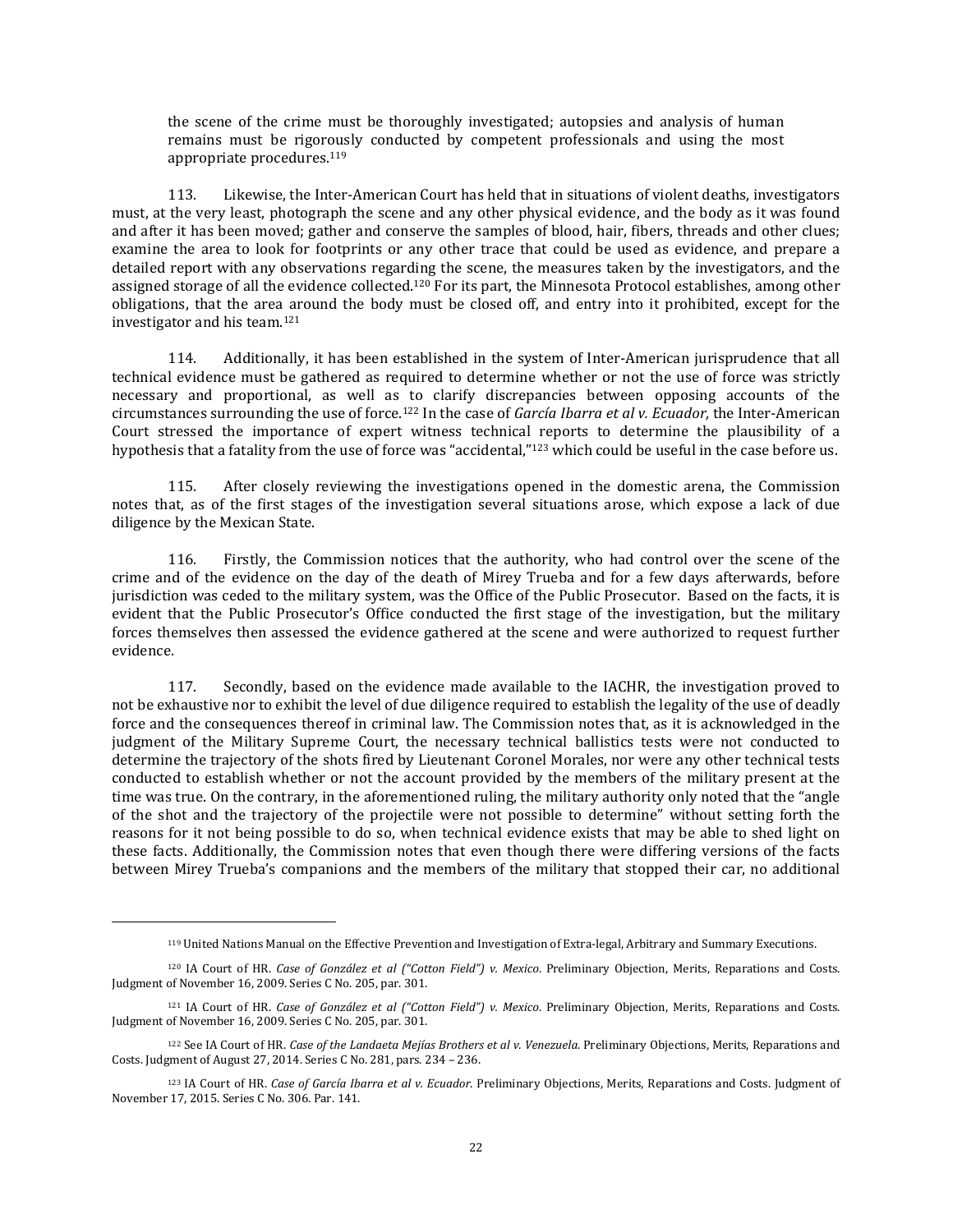investigation was conducted to clarify those differences, such as line-ups or other measures intended for this purpose.

118. The Commission stresses on this point that it is not its job to determine whether or not Lieutenant Coronel Morales is criminally liable or whether the homicide was out of willfulness or gross negligence, as this is the job of domestic criminal court judges. Notwithstanding, it is indeed the job of the Commission to determine whether or not the investigation and the criminal proceeding that determined how the crime was committed, fulfilled the obligations of the State under the American Convention.

119. In this regard, in the case of *García Ibarra et al v. Ecuador*, the Court established the relationship between an investigation conducted in breach of the duty of due diligence and the assessment of the facts. Specifically, the Court held that an assessment of the facts in the domestic arena, which is the product of a deficient investigation, does not constitute clarification of the facts under the requirement of the Convention. In the words of the Court on the case cited above:

(…) the absence of the aforementioned investigation, or deficiently conducting any stage thereof, in order to substantiate contradictory versions of the deprivation of life, generated a lack of accurate and indispensable technical evidence with regard to said versions and did not genuinely strive to substantiate the whole truth about what happened, having a determinant bearing on the assessment of the facts set forth in the opinion of the judgment which was made final in said proceeding and, therefore, in the reasoning of the judgment. As such, the Court finds that the State is responsible for a lack of due diligence in the investigation of the facts relating to the instant case.<sup>124</sup>

120. As such and applying the above cited legal precedent to the instant case, the Commission considers that the decision finding Lieutenant Coronel Morales criminally responsible for negligent homicide was the result of a criminal investigation and proceeding that violated the protections of having a natural judge, independence, impartiality, as well as the duty to investigate with due diligence. In this regard, even though a final ruling was handed down in the domestic courts, because it was issued in a trial proceeding that was incompatible with the American Convention, said response of the State cannot be regarded as effective elucidation of the events nor as obtaining justice for the family of Mr. Trueba.

121. With regard to the punishment, the Commission recalls that it was a prison term of one year, eleven months and fifteen days. The Court has held that, in order to observe due process, the State must guarantee the principle of proportionality of punishment.125 Consequently, the punishment which the State assigns to the perpetrator of illicit conduct should be proportional to the rights recognized by law and the culpability with which the perpetrator acted, which in turn should be established as a function of the nature and gravity of the events.<sup>126</sup>

122. In the instant case and in the same vein as was set forth above, the imposition of the prison sentence of one year, eleven months and fifteen days was the result of an investigation and trial proceeding that violated the American Convention for a number of reasons that were examined earlier in the instant report. The Commission considered that the necessary evidence was not gathered in order to elucidate, among other things, whether or not Lieutenant Coronel Morales's conduct was deliberate or not. On this score, the conclusion that led to the imposition of the punishment was not the result of an exhaustive investigation, but rather of the account of the military members present at the time, which was assumed to be true, while no effort was made at all to substantiate it through the expert witness studies required to do so.

 $\overline{a}$ 

<sup>124</sup> IA Court of HR. *Case of García Ibarra et al v. Ecuador*. Preliminary Objections, Merits, Reparations and Costs. Judgment of November 17, 2015. Series C No. 306. Par. 143.

<sup>125</sup> IA Court of HR. *Case of the Massacre of La Rochela v. Colombia*. Merits, Reparations and Costs. Judgment of May 11, 2007. Series C No. 163, par. 193.

<sup>126</sup> IA Court of HR. *Case of the Massacre of La Rochela v. Colombia*. Merits, Reparations and Costs. Judgment of May 11, 2007. Series C No. 163, par. 196.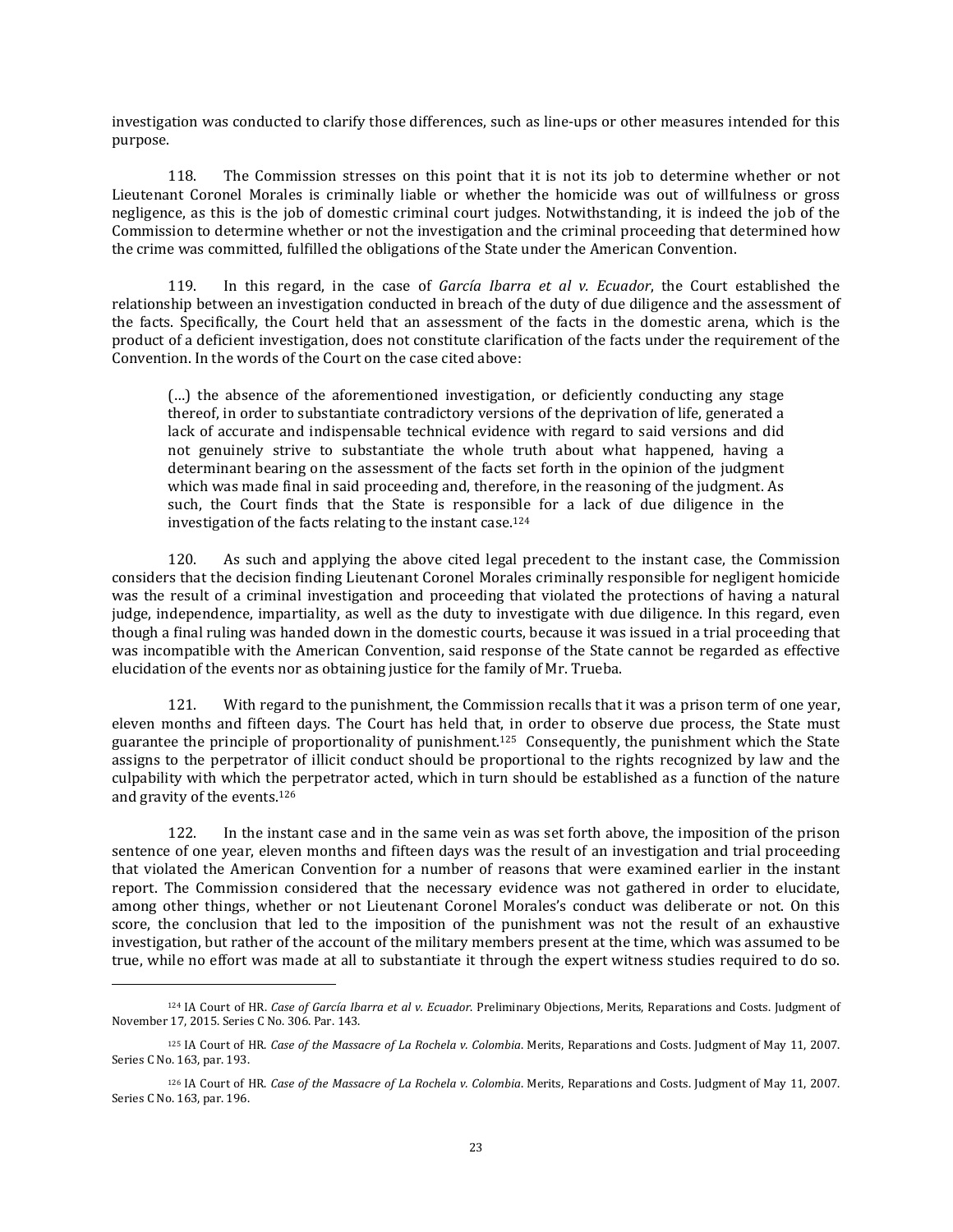This consideration is relevant in light of the principle of proportionality of punishment, in keeping with the legal precedent of the Court cited above.

123. Lastly, the Commission notes that the State did not investigate potential liability of the other military agents, who were present at the scene of the crime. Regarding this, the IACHR takes into account what was consistently indicated during the proceeding and in the claim presented at the national level with respect to the obstacles imposed by the Armed Forces to impede helping Mirey Trueba and taking him immediately to a health facility. Moreover, it has been consistently denounced that such agents also mistreated his brother and Mr. Jiménez. Such mistreatment was denounced by Vidal Trueba in his declaration. Given the consistency, specificity and context of what was denounced and in absence on investigation or evidence on the part of the State, the Commission concludes that other members of the security forces participated in the human rights violations that took place on August 22, 1998. Therefore, the competent authorities necesarilly had the obligation to investigate the death of Mirey Trueba in the context of the other facts denounced.

124. Based on all of the foregoing, the Commission concludes that the Mexican State breached its obligation to investigate the death of Mirey Trueba Arciniega with due diligence and, consequently, violated the right to a fair trial and judicial protection, provided for in Article 8.1 and 25.1 of the American Convention, in connection with the obligations set forth in Article 1.1 of this same instrument, to the detriment of his next of kin.

### **3. Access to justice and access to information for the family over the course of the proceedings**

125. The Commission underscores that it is the obligation of the State to ensure that, at all of the respective stages of investigations and judicial proceedings, victims are able to make their claims, submit evidence and for that evidence to be examined fully and seriously by the authorities before a ruling is made on the facts, criminal liability, punishments and reparations.<sup>127</sup>

126. In the instant case, the petitioners alleged repeatedly that Mr. Trueba's next of kin did not have access to the investigations and that the military court where the case was processed was thirty hours away from their place of residence. In response, the State only noted that the hearings conducted during the case were public. The Commission notes that Mexico did not refute the petitioners' allegations by submitting any evidence to substantiate that the family members did indeed take part in the investigations and had access to the relevant information. The State did not provide any proof that it took the necessary measures to ensure that they were able to travel to the courthouse despite the long distance between it and their residence.

127. Consequently, the Commission finds that access to the case file for Mr. Trueba's next of kin was limited and this had an impact on their ability to take part and be heard in the investigation and trial. This situation constituted an additional violation, to their detriment, of the right to a fair trial and judicial protection as established in Article 8.1 and 25.1 of the American Convention in connection with the obligations enshrined in Article 1.1 of this same instrument.

### **C. Right to humane treatment of the next of kin (Article 5 of the American Convention in connection with Article 1.1 of the same instrument)**

128. Article 5.1 of the American Convention establishes that "Every person has the right to have his physical, mental, and moral integrity respected." With regard to the next of kin of victims of certain human rights violations, the Inter-American Court has reiterated that such family members can, in turn, be

<sup>127</sup> IA Court of HR. *Case of the Massacres of Ituango v. Colombia*. Judgment of July 1, 2006. Series C No. 148, par. 296; and *Case of Ximenes Lopes v. Brazil*. Preliminary Objection. Judgment of November 30, 2005. Series C No. 139, par. 193.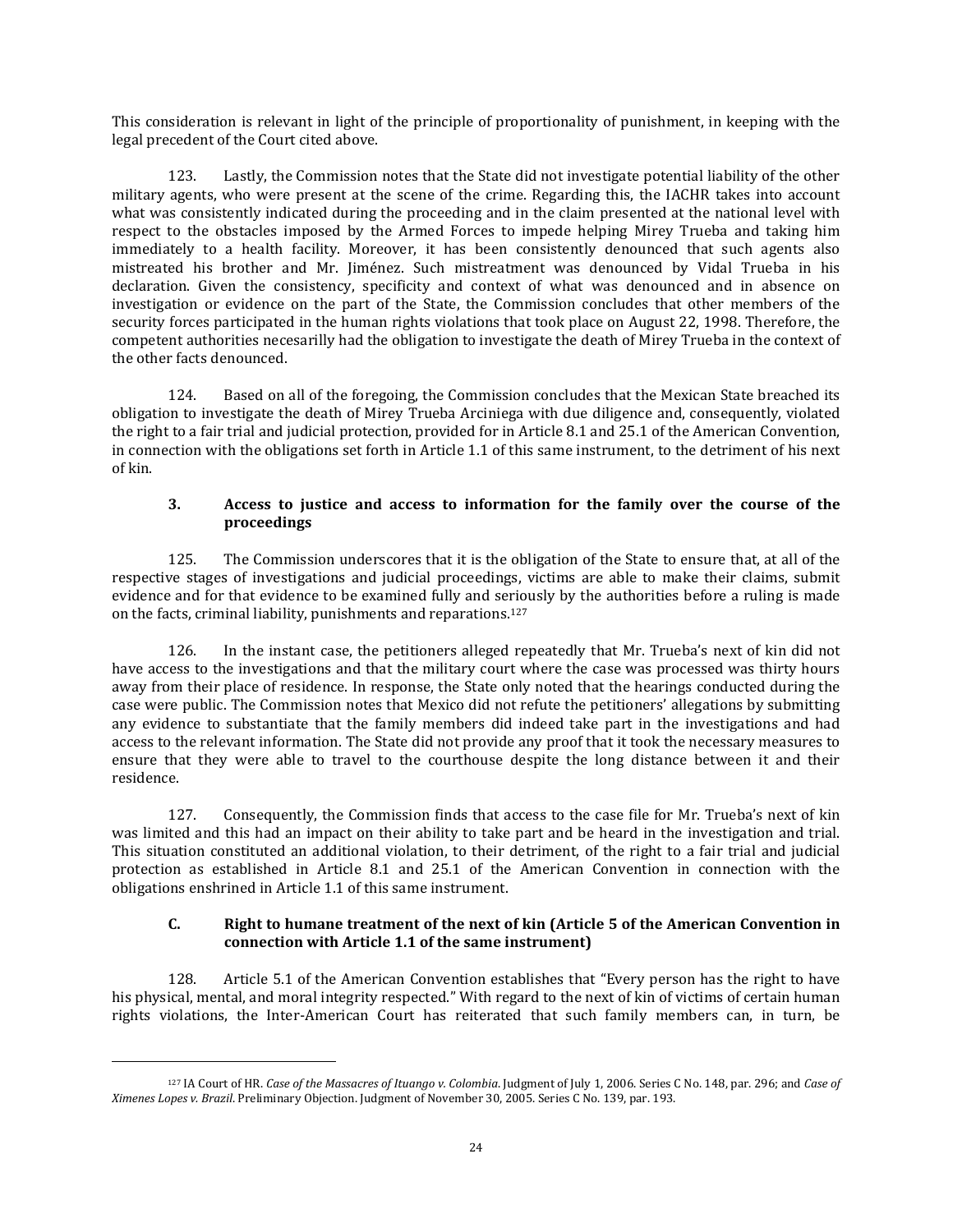considered victims.<sup>128</sup> In this regard, the Court has considered that their right to mental and moral integrity can be infringed as a consequence of the particular circumstances of the violations perpetrated against their loved ones and of subsequent acts or omissions of domestic authorities in relation to these events.<sup>129</sup>

129. In the instant case, the Commission regarded as established fact that Mirey Trueba lost his life in circumstances where state agents deployed deadly force unnecessarily and disproportionately with no justification to do so. Additionally, the Commission determined that the men riding with him, which included Vidal Trueba, Mirey Trueba's brothers, were mistreated and were prevented from providing any type of assistance to the victim.

130. In addition to these circumstances, which in and of themselves constitute a source of suffering and powerlessness, the Commission also concluded in this report that in the instant case no investigation was conducted with due diligence by a competent, independent and impartial authority. In this type of circumstances, the Court has written that:

[...] the absence of a complete and effective investigation into the facts constitutes a source of additional suffering and anguish for victims and their next of kin, who have the right to know the truth of what happened. This right to the truth requires a procedural determination of the most complete historical truth possible, including the determination of patterns of collective action and of all those who, in different ways, took part in the said violations, as well as their corresponding responsibilities.<sup>130</sup>

131. Based on the foregoing, the Commission finds that the loss of their loved one in circumstances such as those described in the this report, as well as the absence of truth and justice, caused suffering and anguish for Mr. Trueba's next of kin, in violation of their right to mental and moral integrity, as provided in Article 5.1 of the American Convention in connection with the obligations set forth in Article 1.1 of the same instrument.

### **VI. CONCLUSIONS**

 $\overline{\phantom{a}}$ 

132. Based on the considerations of fact and of law put forward throughout this report, the Inter-American Commission concludes that the Mexican State is responsible for i) violation of the right to life and humane treatment, established in Article 4.1 and 5.1 of the American Convention, in connection with Article 1.1 and 2 of the same instrument, to the detriment of Mirey Trueba; ii) violation of the right to a fair trial and judicial protection, as set forth in Article 8.1 and 25.1 of the American Convention, in connection with Article 1.1 and 2 of the same instrument, to the detriment of the next of kin of Mirey Trueba listed in paragraph 23 of this report; and iii) violation of the right to humane treatment, provided for in Article 5 of the American Convention, in connection with Article 1.1 of the same instrument, to the detriment of the next of kin of Mirey Trueba listed in paragraph 23 of this report.

<sup>128</sup> IA Court of HR. *Case of Cantoral Huamaní and García Santa Cruz v. Peru*. Preliminary Objection, Merits, Reparations and Costs. Judgment of July 10, 2007. Series C No. 167. par. 112; and *Case of Bueno Alves v. Argentina*. Merit, Reparations and Costs. Judgment of May 11, 2007. Series C. No. 164. par. 102.

<sup>129</sup> IA Court of HR. *Case of Cantoral Huamaní and García Santa Cruz v. Peru*. Preliminary Objection, Merits, Reparations and Costs. Judgment of July 10, 2007. Series C No. 167. par. 112; and *Case of Vargas Areco v. Paraguay*. Judgment of September 26, 2006. Series C No. 155. par. 96.

<sup>130</sup> IA Court of HR. *Case of Valle Jaramillo et al v. Colombia*. Merits, Reparations and Costs. Judgment of November 27, 2008. Series C No. 192, par. 102; *Case of the Massacre of la Rochela v. Colombia*. Merits, Reparations and Costs. Judgment of May 11, 2007, Series C No. 163, par. 195; and *Case of Heliodoro Portugal v. Panama*. Preliminary Objections, Merits, Reparations and Costs. Judgment of August 12, 2008. [Series](http://joomla.corteidh.or.cr:8080/joomla/es/casos-contenciosos/38-jurisprudencia/772-corte-idh-caso-heliodoro-portugal-vs-panama-excepciones-preliminares-fondo-reparaciones-y-costas-sentencia-de-12-de-agosto-de-2008-serie-c-no-186) C No. 186, par. 146.